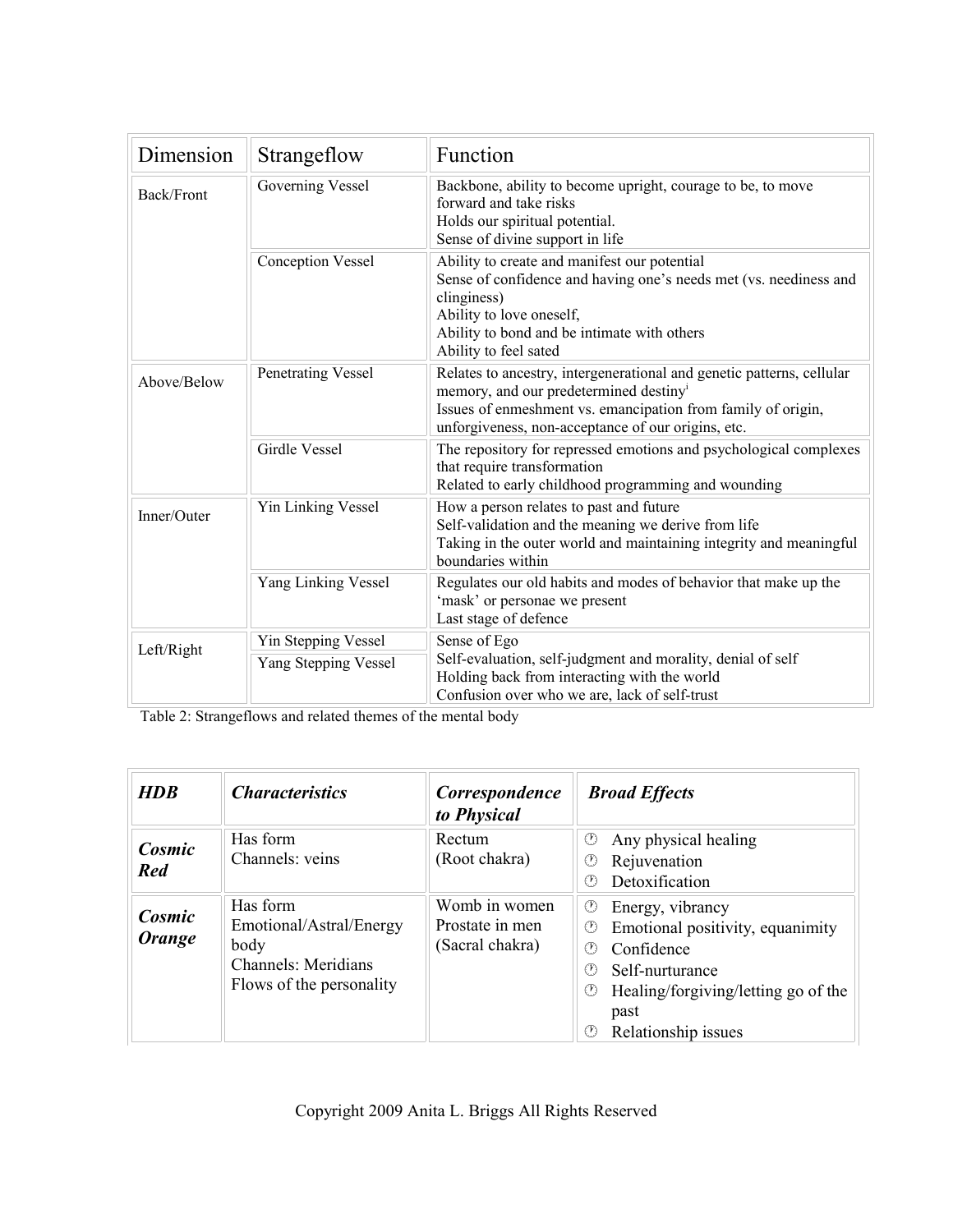| Cosmic<br>Yellow                                | Has form<br>Mental/Causal body<br><b>Channels: Strangeflows</b><br>Flows of Self<br>Dimension of karma,<br>destiny<br>Monad or soul level | Stomach<br>(Solar Plexus<br>chakra)       | $\circledcirc$<br>Personal power,<br>$\circledcirc$<br>Self-awareness, self-acceptance<br>$\bigcirc$<br>Sense of destiny and purpose<br>Truthful, supportive beliefs<br>$\circledcirc$<br>Mental clarity<br>$\circledcirc$<br>Ability to move forward in life<br>$\circledcirc$<br>$\circled{r}$<br>Transparency, understanding of<br>inner self reflected in outer life                                                       |
|-------------------------------------------------|-------------------------------------------------------------------------------------------------------------------------------------------|-------------------------------------------|--------------------------------------------------------------------------------------------------------------------------------------------------------------------------------------------------------------------------------------------------------------------------------------------------------------------------------------------------------------------------------------------------------------------------------|
| Cosmic<br>Green                                 | Oscillates between form<br>and infinite potential for<br>form<br>No formal channels<br><b>Beginning of Unity</b><br>Consciousness         | Lungs<br>(Heart chakra)                   | ⊙<br>Unity consciousness and<br>developing heart intelligence<br>Compassion, innocent perception<br>$\circledcirc$<br>Seeing others as oneself<br>$\circledcirc$<br>Self love and unconditional love<br>$\odot$<br>Release of grief and heartache<br>⊙                                                                                                                                                                         |
| Cosmic<br>Light<br><b>Blue</b>                  | Holds both finitude and<br>infinity<br>No formal channels<br>Continual change<br>Balance point and bridge<br>between above and below      | Thyroid<br>(Throat chakra)<br>Cloud layer | $\circledcirc$<br>Balance above and below. Ability<br>to harmonize spiritual and<br>material realities.<br>⊙<br>Ability to move through things<br>without feeling attacked or<br>threatened, not taking things<br>personally<br>Spiritual protection and sense of<br>⊙<br>safety<br><b><sup><math>\circledcirc</math></sup></b> Strong immunity<br>Ability to assimilate greater levels<br>⊙<br>of light into lower dimensions |
| <b>Cosmic</b><br><b>Sapphire</b><br><b>Blue</b> | First order of true infinity                                                                                                              |                                           | Ability to feel deeply<br>Joy                                                                                                                                                                                                                                                                                                                                                                                                  |
| <b>Cosmic</b><br><b>Violet</b>                  |                                                                                                                                           |                                           | Developing true morality<br>DNA clearing and evolution<br>Inner vision, intuition<br>Strong inner guidance<br>Strong sense of identity and self                                                                                                                                                                                                                                                                                |
| <b>Cosmic</b><br><b>Gold</b>                    | Racing edge of creation<br>No formal channels                                                                                             |                                           |                                                                                                                                                                                                                                                                                                                                                                                                                                |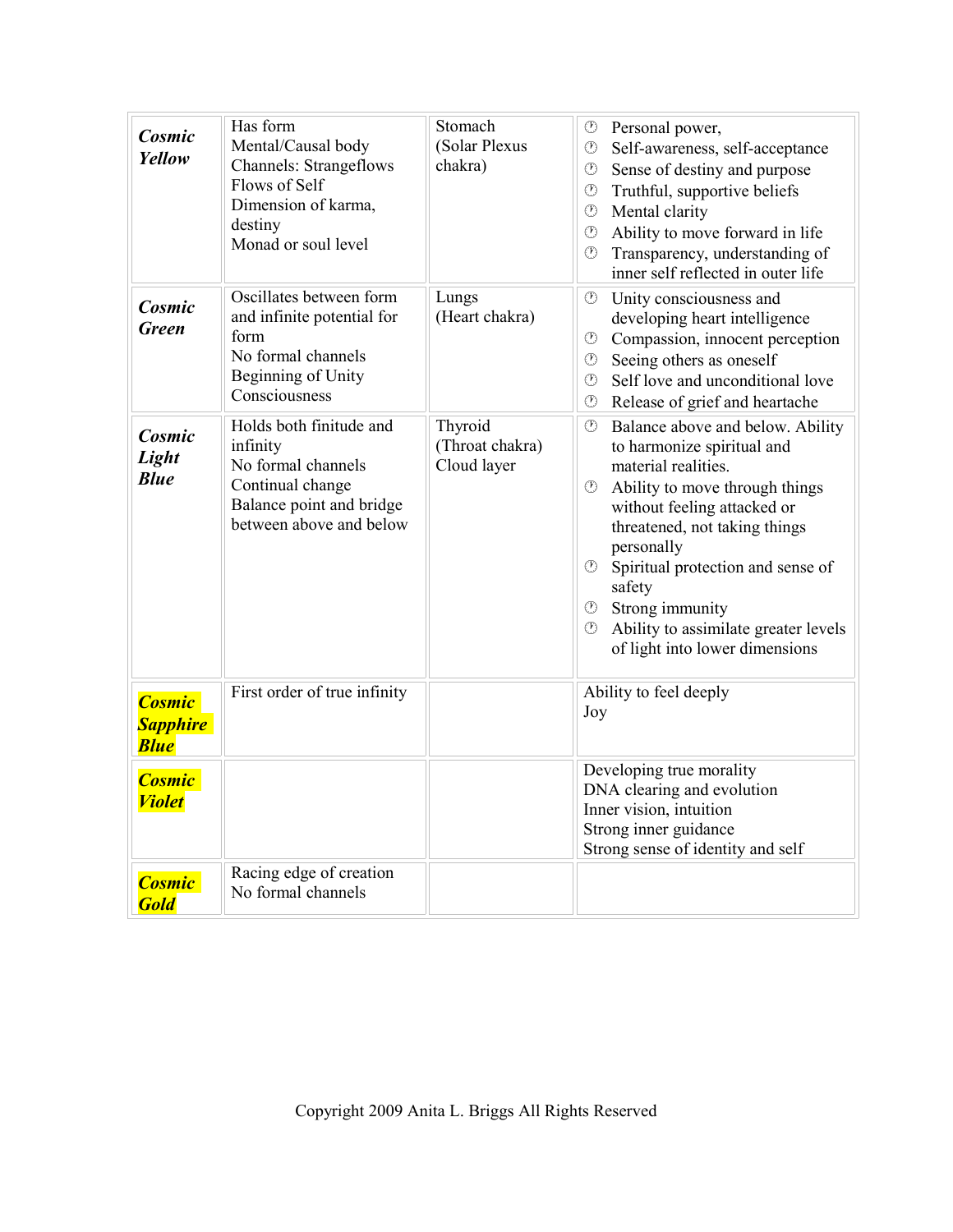## **The Tapping Routines**

We have provided four tapping routines, each targeting different energy systems. The first is to activate the astral or energy body and the meridian system; the second is to activate the causal body and the strangeflows; the third implements combined activations of meridians and strangeflows; and the fourth activates the full spectrum of higher dimensional bodies.

Many points in the tapping routines have been coded specifically to heighten particular awareness and energies, so tapping these goes well beyond any acupressure benefits that might also be derived. In addition, each tapping point accentuates clearing of a particular meridian, strangeflow, or dimensional body and brings to greater clarity the underlying issues that may be causing the disruption of energy. These will perform body codings according to your specific energy patterns, moving the energy to balance and harmony within the whole system.

In addition, throughout the tapping and for a duration of time afterwards that depends upon your body's ability to respond to the activations, the higher dimensional bodies under focus are being worked on further by the MBBT.

At the end of the strangeflows and combined routines, we have added a pose that may be held for several moments following tapping. This pose is referred to as the **Accelerated Breakthrough Pose,** which has been specifically coded to confer a blessing of God's infinite grace, activate the pineal/DNA system to support clarity, generate a sense of infinity, and allow new transcendent understandings of current life situations. Whether you are doing the tapping routines to clear on issues or simply to activate your higher dimensional bodies, you will find yourself feeling lighter and more peaceful as you hold this pose. The activations will be accentuated for the duration of the pose, so you can use it to meditate for a few moments on the infinite nature of your being in God.

You may do the AB pose at any time that you are seeking a change of mind and heart in life, and the activations will be initiated for you automatically. If you are doing several tapping routines in a row, then you may want to do the AB pose at the end of all tapping.

The last tapping routine is encoded to activate the MBBT codes for all dimensional bodies. It is a one-point per dimensional body protocol. The points correspond to the organ centers, which have correspondences to the higher dimensional bodies.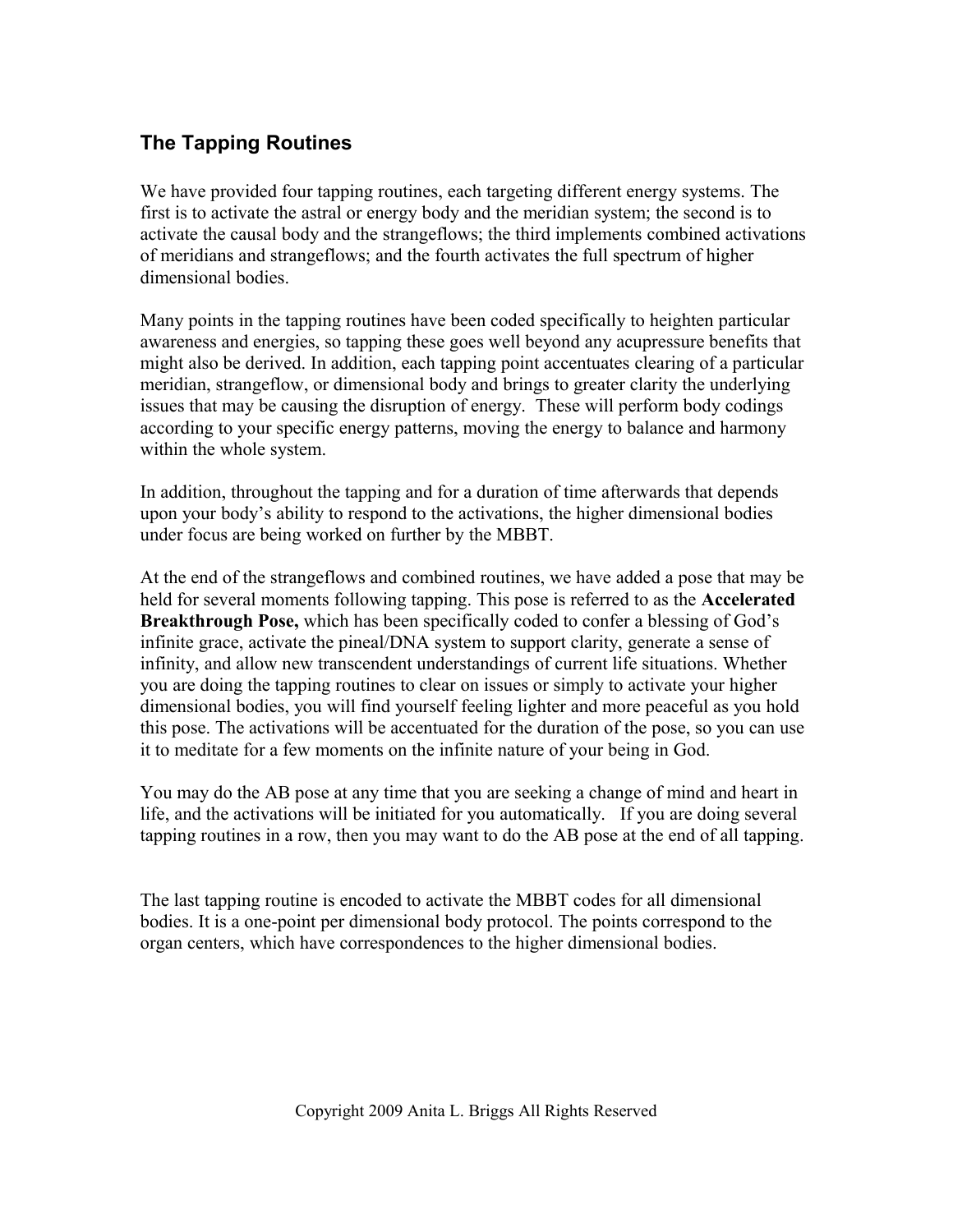## **Tapping Routine for the Meridians**

The tapping routine for the meridians that activates the MBBT is the popular EFT routine that has been widely used for emotional release. This routine contains one point per meridian, with two additional ones for the extraordinary meridians of *Governing* and *Conception* Vessel, which are really extraordinary meridians. They are widely used along with the ordinary meridians in acupuncture, because the Governing vessel influences all the Yang channels of the body, while the Conception vessel influences all the Yin channels. The points in the routine are well chosen for maximum effect. The underarm point is a major point for overall pain the body, and the finger points are the *jingwells*, used in emergencies to quickly shift energy in a meridian. Please note that while these are important acupuncture points, tapping this routine *with* MBBT activation confers much greater emotional clearing power than tapping it *without* the MBBT activations. So while you may have been using EFT for emotional release, the tapping routine will be noticeably more effective for you now.

It is highly recommended that you blink your eyes and move them in various directions throughout the tapping process. This is especially useful if you are using the tapping routine to clear an unwanted emotional state. Eye blinking and movement will induce a state of REM and slower alpha brainwave state. In the REM state, our mind's files are open and we can release far more deeply and broadly than in normal consciousness of the beta brainwave state. This is the basis for Rapid Eye therapy, a very powerful modality for emotional release. You can achieve some of the benefits of Rapid Eye therapy by adding blinking while you tap. Expect your eyes to become heavy, gritty, sore, itchy, dry, have a burning or stinging sensation, or move out of sync with one another—these are all normal sensations as emotional energies are releasing. While each sensation corresponds to specific emotional energies, you do not need to understand what you are releasing in order to benefit from the process. It is suggested that you repeat the tapping sequence as needed, until your eyes feel clear. End with shutting your eyes tightly and opening them a few times in a row, before moving to the other tapping routines.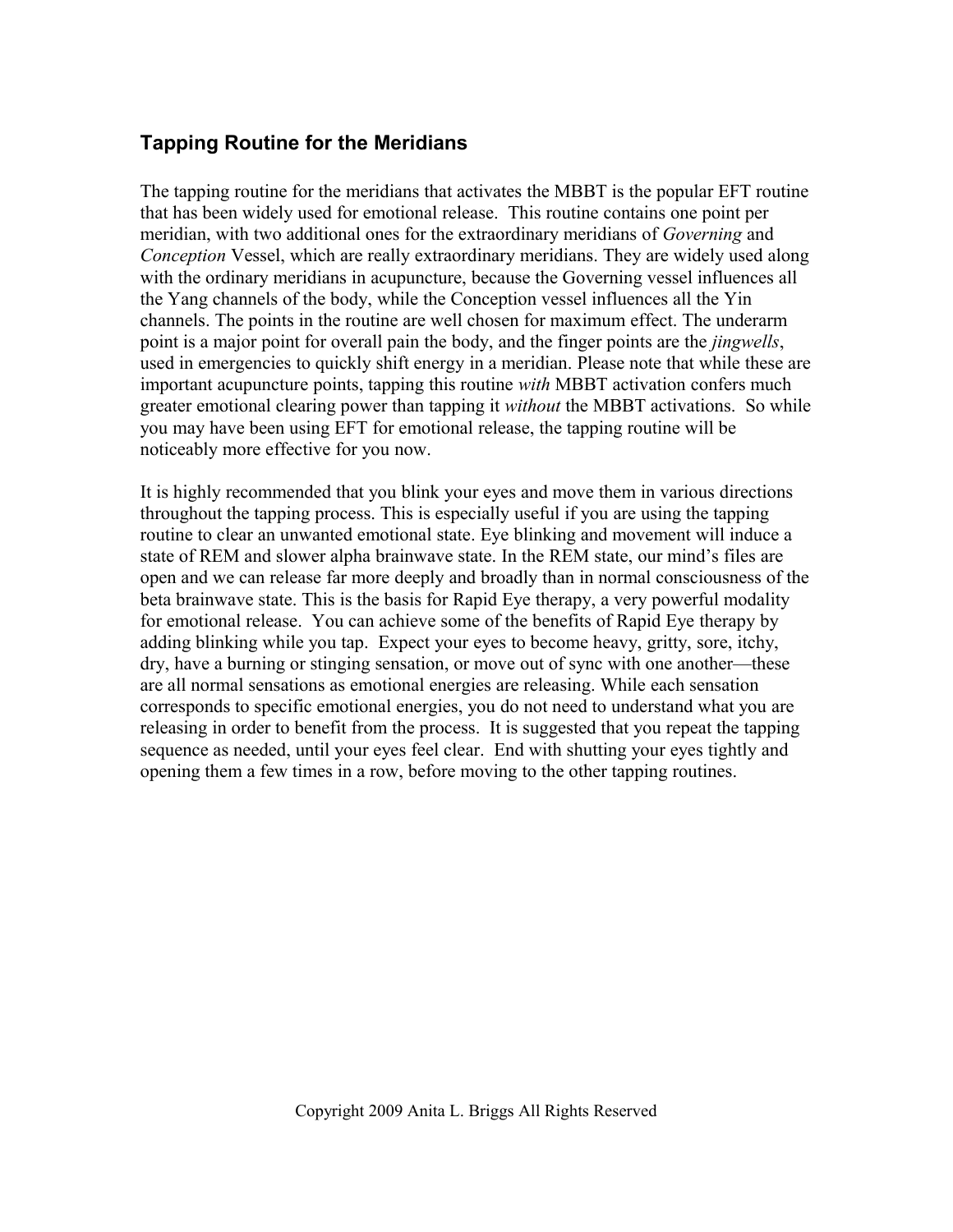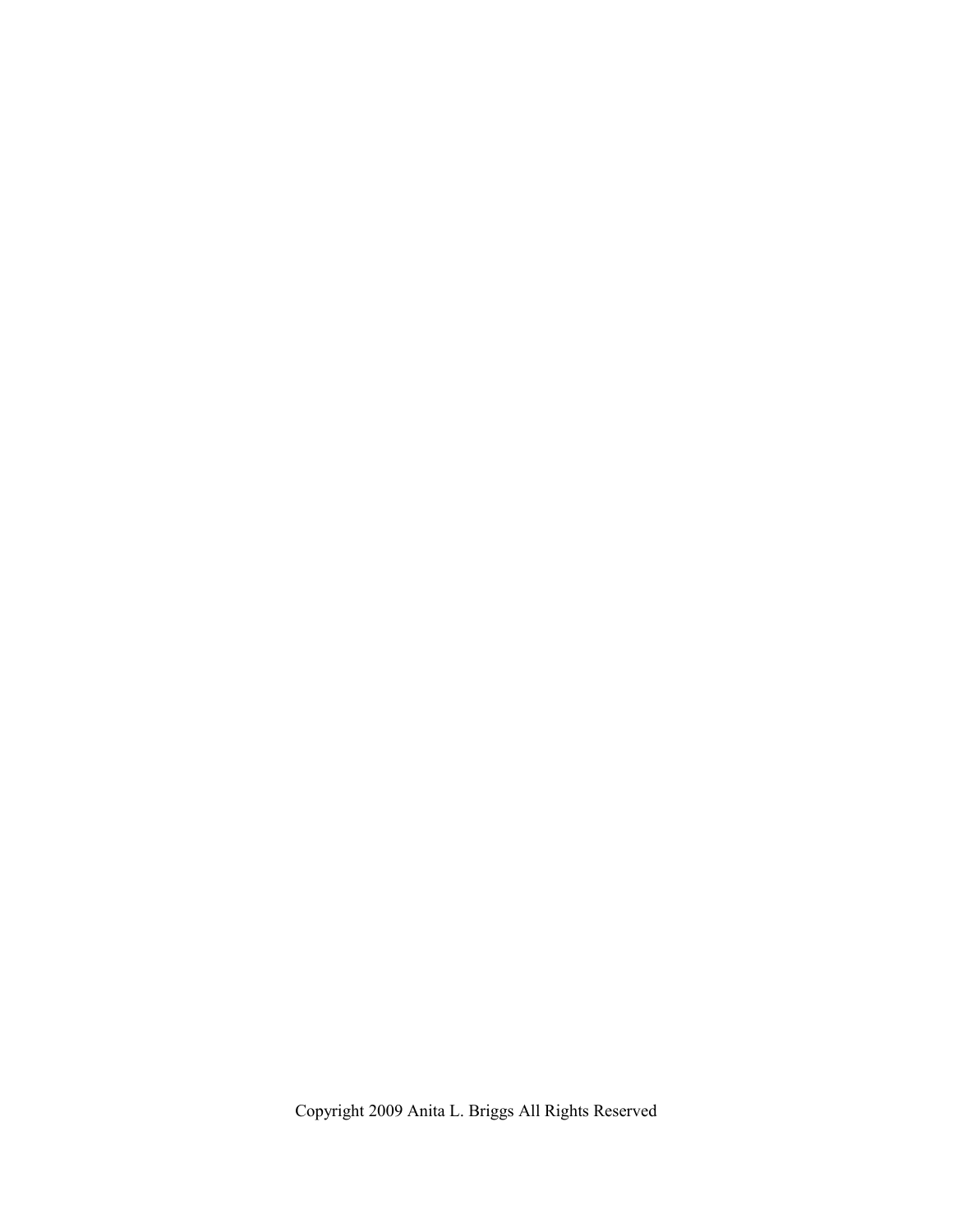| <b>Meridian</b>        | <b>Office/Function/Strength</b>                                                                                                                                                                                                                                                                | <b>Emotional-level Deficiencies/Excesses/Blocks</b>                                                                                                                                                                                                                           |
|------------------------|------------------------------------------------------------------------------------------------------------------------------------------------------------------------------------------------------------------------------------------------------------------------------------------------|-------------------------------------------------------------------------------------------------------------------------------------------------------------------------------------------------------------------------------------------------------------------------------|
| <b>Gall Bladder</b>    | <b>Official of Decision Making and Wise Judgment</b><br>Holds vision for our life.<br>Wise judgment, ability to see what is right and just.<br>See future with flexibility and hope.<br>Ability to generate good ideas for new growth in life.<br>Sense of renewal in life.<br>Decisiveness    | Judgmental, resentful, rage against others<br>Blame, seeing obstacles<br>Holding grudges<br>Aggressive behavior<br>Frustration-feeling blocked in manifesting<br>Overly driven<br>Rigid, fixed ideas and attitudes<br>Control freak—fear of loss of control<br>Indecisiveness |
| Liver                  | <b>Controller of Planning</b><br>Assessment of circumstances (from Gall Bladder) and<br>conception of plans.<br>Ability to take action and see plans through<br>Ability to discover the 'Right Way', leading to balanced<br>and well coordinated life style (together with GB).                | Rage and anger directed at self<br>Guilt<br>Procrastination, inability to get things done<br>Lack of initiative                                                                                                                                                               |
| <b>Heart</b>           | <b>Emperor or Supreme Controller</b><br>Love and true compassion for self and others<br>Healthy connection to others and to life<br>Unity consciousness<br>Ability to appreciate love, beauty, joy<br>Surrender, peace, smiling heart                                                          | Heartache,<br>Excitability-too much in outer world (loss of self);<br>scatter-brain<br>Shut down to the world<br>Panic, manic<br>Overcommitted to those we love<br>Frenzied life                                                                                              |
| <b>Small Intestine</b> | Official in control of separating pure from impure,<br>and transporting waste to large intestine<br>Decisiveness, Discernment, Happiness, confidence in<br>one's choices<br>Alignment to the truth and higher will. Trust that pure<br>essence may be extracted from all experiences.          | Feeling pulled in many directions<br>Overwhelmed by life/confused by choices, muddled<br>Loss of discernment, lost.<br>Lack of trust in our instincts.                                                                                                                        |
| Pericardium            | <b>Heart Protector</b><br>Able to not take things personally.<br>Able to protect oneself from hurt.<br>Clear and competent in looking after the heart's needs<br>Able to hear the desires of the heart and support their<br>fulfilment<br>Allows the song of the Heart through self-nurturance | Anxiety (fear of being hurt)<br>Easily hurt<br>Bewildered by demands and choices<br>Unclear about true desires<br>Neglecting true needs of the heart                                                                                                                          |
| <b>Triple Warmer</b>   | <b>Official of Balance and Harmony</b><br>Controls endocrine/hormonal system<br>Ability to give off warmth<br>In harmony with life<br>Fight or flight response                                                                                                                                 | Anxiety; feeling unsafe<br>Tendency to scan the outside situations for safety<br>Cold<br>Easily put off balance<br>Easily stressed                                                                                                                                            |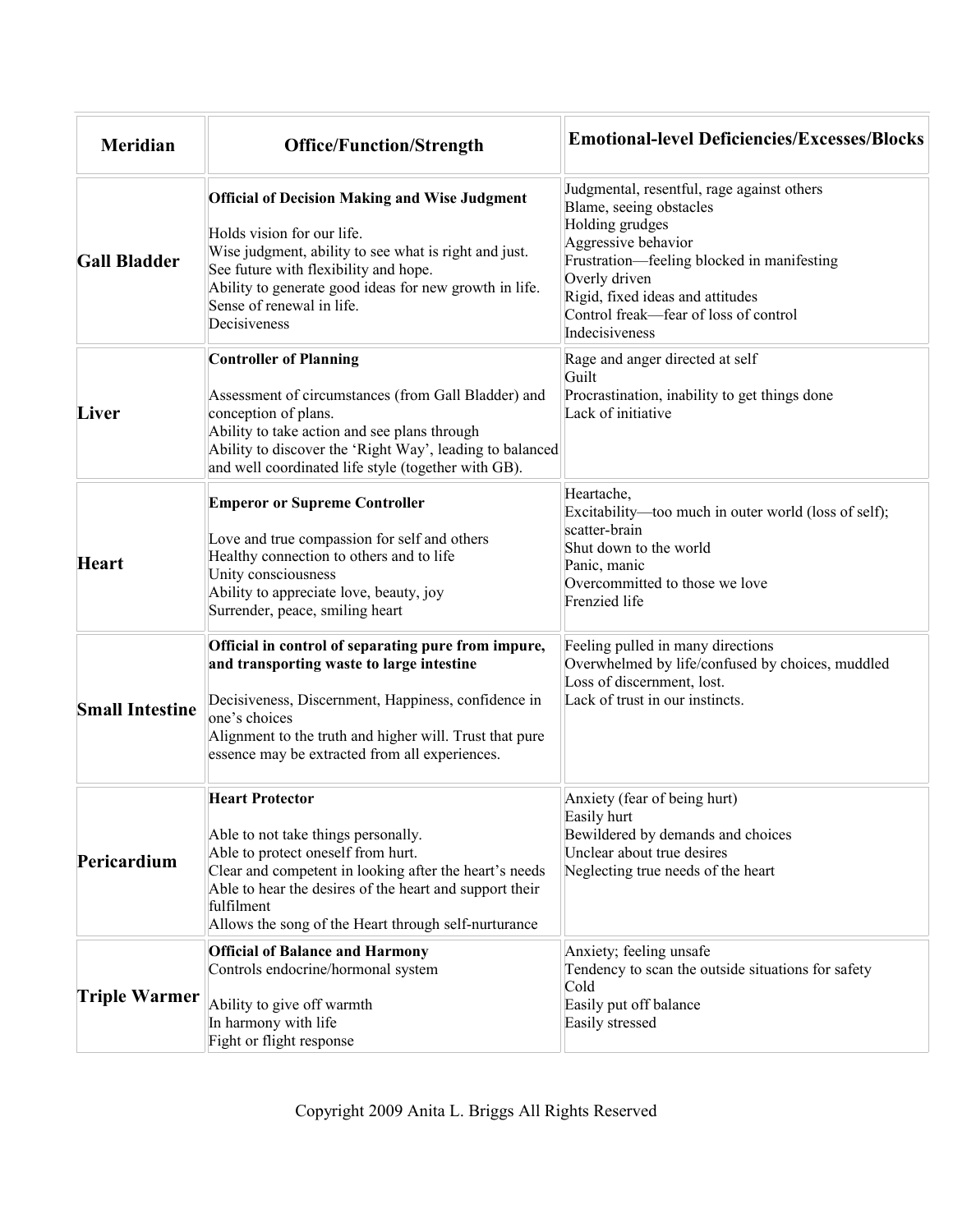|                        | SuggestedfrAffirmations for anglapoipthing                                                                                                                                                                                                                                                                                                                                                                                                        |                                                                                                                                                                                                                                                                                                                      |
|------------------------|---------------------------------------------------------------------------------------------------------------------------------------------------------------------------------------------------------------------------------------------------------------------------------------------------------------------------------------------------------------------------------------------------------------------------------------------------|----------------------------------------------------------------------------------------------------------------------------------------------------------------------------------------------------------------------------------------------------------------------------------------------------------------------|
| <b>Stomach</b>         | Trust in the larger picture<br>Supportive of others; feels supported and accepted<br>Strength and equilibrium through transition and change<br>Sense of comfort and home<br>Connected to others (family, community, etc.) without<br>loss of self<br>Self-sovereignty and freedom. Empowerment<br>Foundation to unconditionality of heart's love                                                                                                  | Abundance or absence of emotions<br>obsessive worry; brooding<br>no sense of personal power<br>lack of self-trust or trust of life<br>Inability to make life work<br>Self-suppression                                                                                                                                |
| <b>Spleen</b>          | <b>Controller of Transport</b> (of transformed inputs) to all<br>body systems<br>Immune System – able to keep organism/being safe<br>Balance, able to honor personal needs and those of others Co-dependency in relationship<br>Sympathetic to others and to self<br>Able to take in life and determine how it concerns self<br>Capacity for sound thinking, studying, concentrating, and Inability to focus or think clearly<br>memorizing.      | Inability to assimilate input from life,<br>Overly sympathetic toward others (at own expense),<br>Overly concerned about others<br>Poor boundaries (poor immune system)<br>People pleasing<br>Unnurtured                                                                                                             |
| Lung                   | <b>Controller of Receiving Pure Ch'i from the Heavens;</b><br>Controller of choice to live<br>Lymphatic System<br>Faith that flows in life will follow life's ebbs.<br>Ability to see our essence, and the essence in others and<br>life experiences.<br>Ability to accept the comings and goings of life and feel<br>fulfilled<br>Ability to connect to the eternal, enduring qualities of<br>self and not be attached to other identifications. | Grief, sadness, regret, guilt<br>Inability to process and be done with life lessons.<br>Inability to derive learning from painful situations.<br>Stuck in the past, fear of future (unable to surrender<br>and engage reality)                                                                                       |
| <b>Large Intestine</b> | <b>Controller of Drainage and Dregs</b><br>Ability to make way for new by clearing the old. Ability<br>to let go, to embrace the new, to overcome and be done<br>with things.<br>Brings completion to a cycle of creation or phase of life.<br>Ability to embrace change.                                                                                                                                                                         | Tendency to hang on to what is no longer needed.<br>Unable to let go.<br>Stagnation, sense of being weighed down.<br>Difficulty embracing change; no room for change;<br>resisting natural cycle (endings)<br>Things that should be let go but aren't become toxic<br>and a burden.<br>Repetitive life and thinking. |
| <b>Urinary Bladder</b> | <b>Controller of the Storage of Water</b><br>Storehouse of vital and ancestral energies and inner<br>capacities<br>Cultivation of hope and trust<br>Courage to face fears<br>Persistence, steadfastness toward reaching ideals                                                                                                                                                                                                                    | Fear, suspicion and mistrust<br>Sense of futility, hopelessness, giving up<br>Lack of vital energy                                                                                                                                                                                                                   |
| Kidney                 | <b>Controller of Water</b><br>Center of will and determination<br>Reflectiveness, regeneration, envisioning, depth<br>Will for life                                                                                                                                                                                                                                                                                                               | Tendency to withdraw and isolate if feeling unsafe or<br>vulnerable<br>Unnurtured<br>Fearfulness, survival issues<br>No will for life<br>Shame                                                                                                                                                                       |
| Table 4                | Convright 2000 Anito I Driggs All Dights Deserv-                                                                                                                                                                                                                                                                                                                                                                                                  |                                                                                                                                                                                                                                                                                                                      |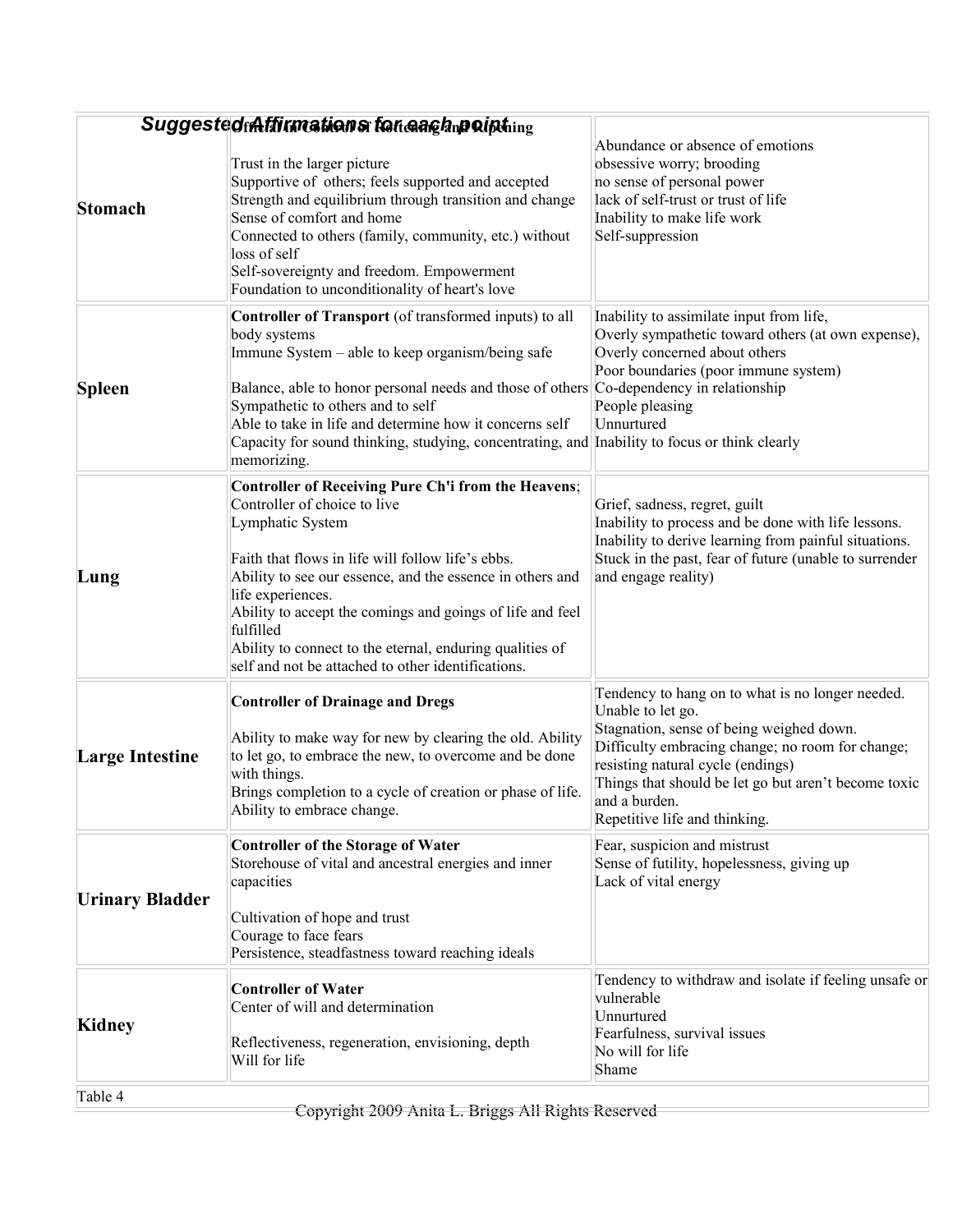Below are some affirmations that you may want to use along with the tapping. All affirmations are trigger statements that will activate the **Affirmation Enhancer Tool**, and therefore will cause clearing and activations to take place within your energy fields. Each time you use them, further clearing and activation will occur.

Remember that each tapping point accentuates clearing of a particular meridian, and brings to greater clarity the underlying issues that may be causing disruption of energy. In particular, tapping on that point focuses on clearing the negative traits and activating the positive traits, emotions and capacities associated with the corresponding meridian, as listed in Table 4. For the positive capacities associated with the Governing and Conception Vessels, refer to Table 2. This is a tremendous feature, so take advantage by using the tapping routines often!

If you are tapping to achieve emotional release, then you may want to do a few rounds of tapping while releasing negative emotions first. Then you can use the positive affirmations to reframe the issue and generate a new state of being. **C**hoose one or two that best resonates with your current situation. Alternatively, you can say several as they apply to you, while holding each point and *feeling* things as you do this. Feeling will help you to anchor the shifts more deeply in your body.

You don't have to use the tapping routine for release first. You can go straight into creating positive energies by holding the points and using the trigger affirmations (including the bolded ones). The choice is yours and will depend on your purpose in using the routine either as a general constitutional treatment, or for clearing unwanted emotional states. In the *IMT Enhanced EFT*, exercises that can accelerate reframing of difficult situations and conditions will given. The focus of this module is really on activating higher dimensional frequencies and balancing, harmonizing, and evolving the multidimensional system as a whole, rather than emotional clearing and reprogramming. However, broad support is given for emotional clearing nonetheless, as this will accelerate your ability to integrate the higher dimensional frequencies into the lower dimensional bodies.

## **1. Top of head**

This point is added to all the routine, and accentuates Crown restoration/activation codes, so that you can bring in the higher dimensional frequencies with increasing ease.

*I align with my Higher Self. I am God being me. God is choosing to express in me.*

## **2. Corner of eyebrow (Urinary Bladder)**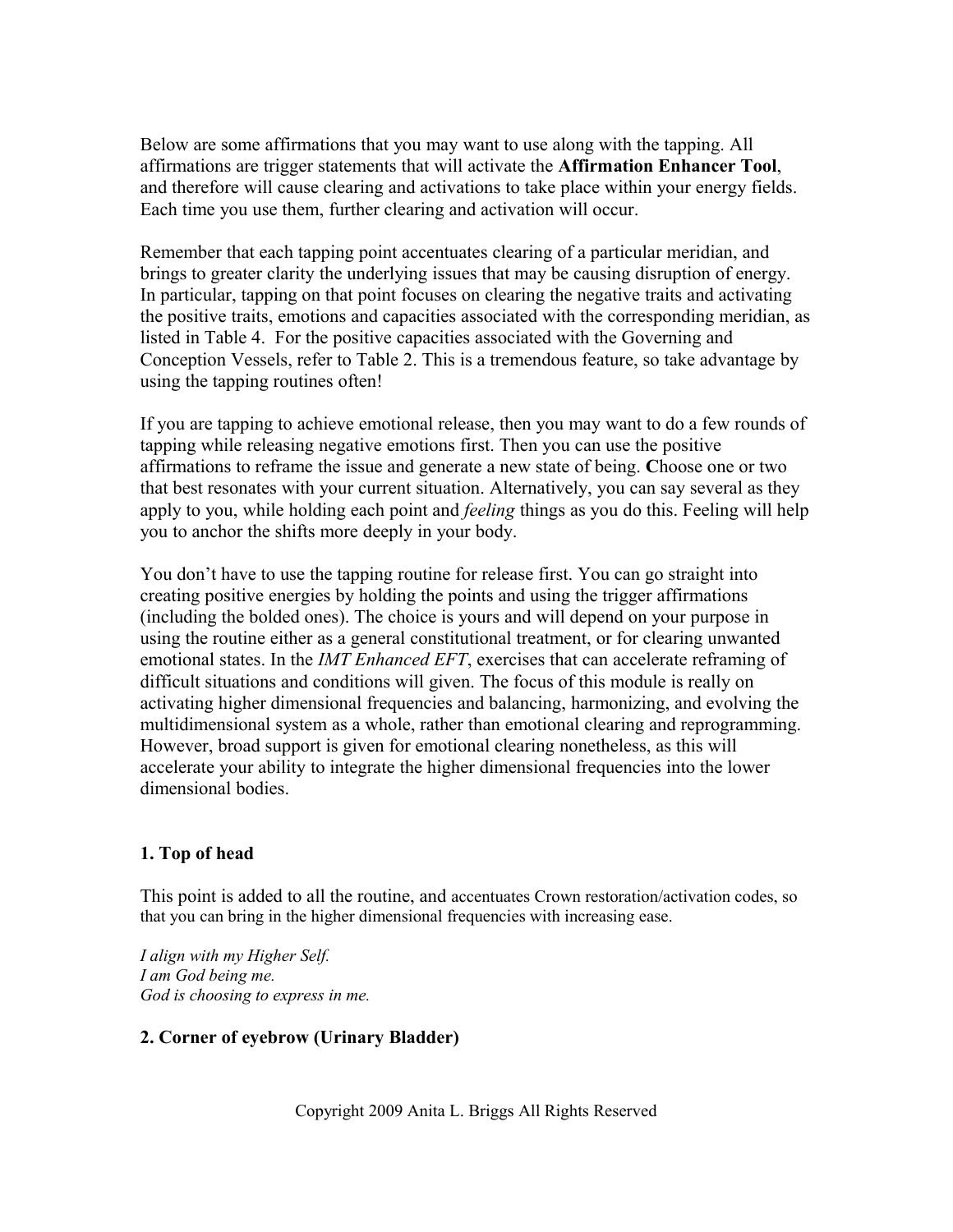*I cultivate hope and trust about [this situation]. I move forward with courage [with this situation]. I have great inner resources to move ahead [with this situation]. I am persistent and steadfast toward reaching my ideals [or to overcome this situation].*

*I am hope-filled at all times. I move forward with courage in life. I courageously walk through my fears, drawing upon great internal capacities. I can always draw on inner resources to keep moving toward my goals. I trust the process of life.*

#### **3- Outer corner of the eyes (Gall Bladder)**

*I can easily discern what needs to be done [in this situation] I release all judgment and fixed perceptions, and open to new ways of seeing [this situation or person] I release all grudges and aggression toward […]; I forgive and am at peace. I release all frustration over [this situation], and choose peace. I release the need to control, and accept what is. I am gentle and kindly toward […] I see […] with innocent perception that blesses.*

*I am visionary in my life. I am wise judgment, able to see what is right and just. I see the future with flexibility and hope. The future extends this present moment of empowerment and hope. I generate great ideas that bring the new growth and expand my life in wonderful ways. I am continually renewed in life.*

#### **4- Under the Eyes (Stomach)**

*I release my worry over [this situation] and choose to know that all is well. I release obsessive thoughts about […] and create wonderful outcomes for it. I release obsessive worry, and surrender my life to [my higher power, or God]. I release my worry, and trust the process of life.*

*I am balanced in my emotions. I trust in the larger picture. I am centered and balanced through transition and change. I take comfort and cultivate a sense of home and community. I am positively connected to all the players in my life. I am supportive to others, without neglecting self-care.*

#### **5- Above Upper Lip (Governing Vessel)**

*I am supported [with this situation, to move through this challenge].*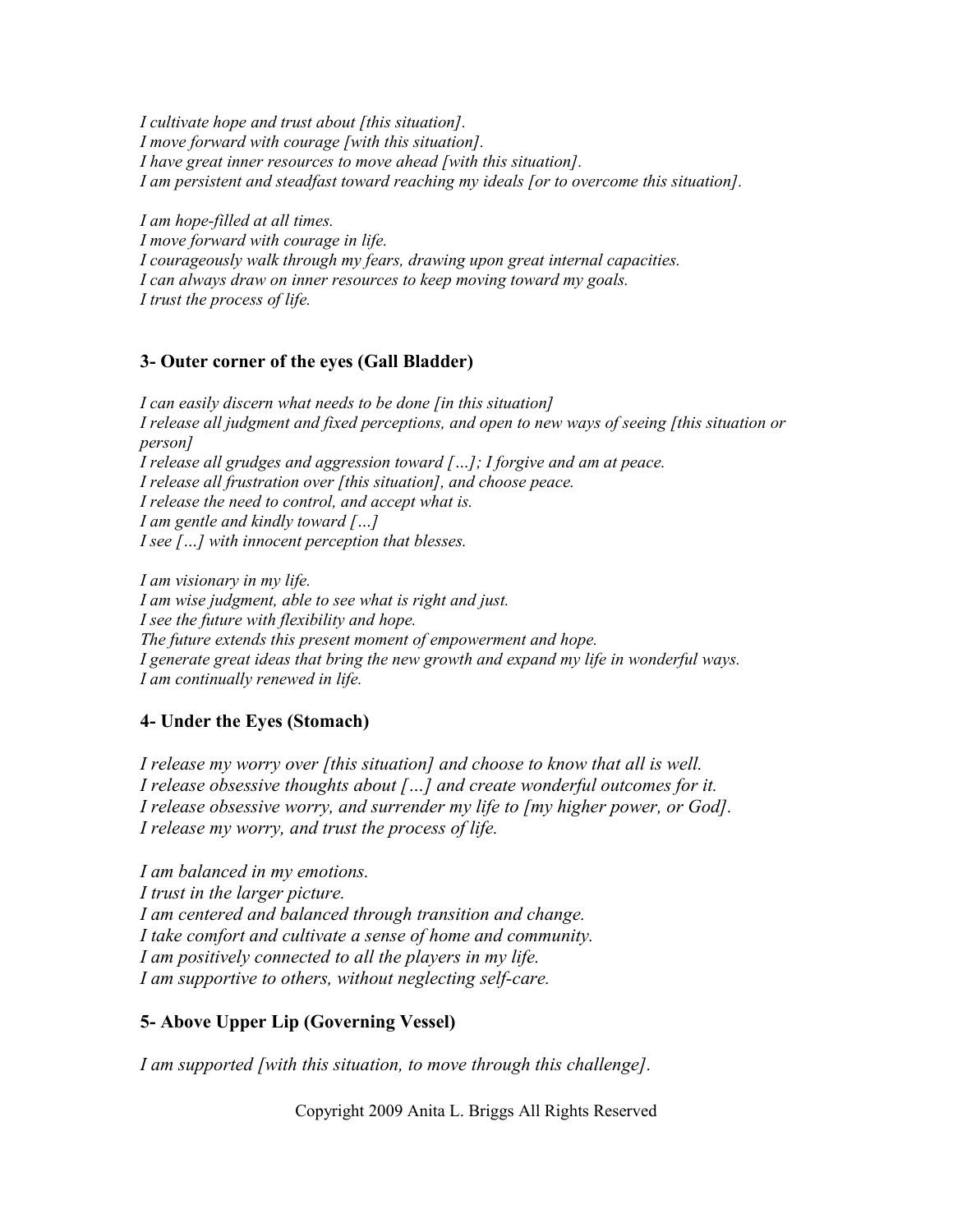*I have the courage and strength [to deal with this, to face this challenge, etc.] I have the resources to move beyond [this situation or challenge]*

*I stand upright and am willing to be seen. I am courageous in life. I move purposefully and resolutely forward. I take risks and move out of my comfort zone. I welcome increasing spiritual potential and complete inner freedom. I boldly embrace my life goals. I allow my life and sense of self to continually expand. I am supported in all that I do.*

#### **6- Below Lower Lip (Chin) (Conception Vessel)**

*I am centered and secure in myself. I am confident [that things are turning out well, or that I can meet this challenge].*

*I am free of neediness of external sources. I have a strong sense of self-worth. My needs are met fully and always.*

*I allow others their feelings and am at peace no matter what. I am open to intimacy and strong in my vulnerability. I connect in freedom with others.*

*I am deeply content and fulfilled. I am satisfied in life.*

*I eagerly manifest my increasing potential. I am responsible toward my life. I nurture my creations from beginning to manifestation.*

#### **7- Under Collarbone (Kidney)**

*I release all shame [over …] and choose to know that I am good as I am. I release fearfulness, and draw forth courage [for this situation]*

*I am safe to connect to others and reach out in life. I am attracting people who encourage me. I step out gently in life; life is nurturing to me.*

*I have a strong will to live. My survival is assured; the means for me to thrive are within my being. I am determined to live in fulfilment. I envision from what stirs deeply in me—I feel purpose and am determined to see it through.*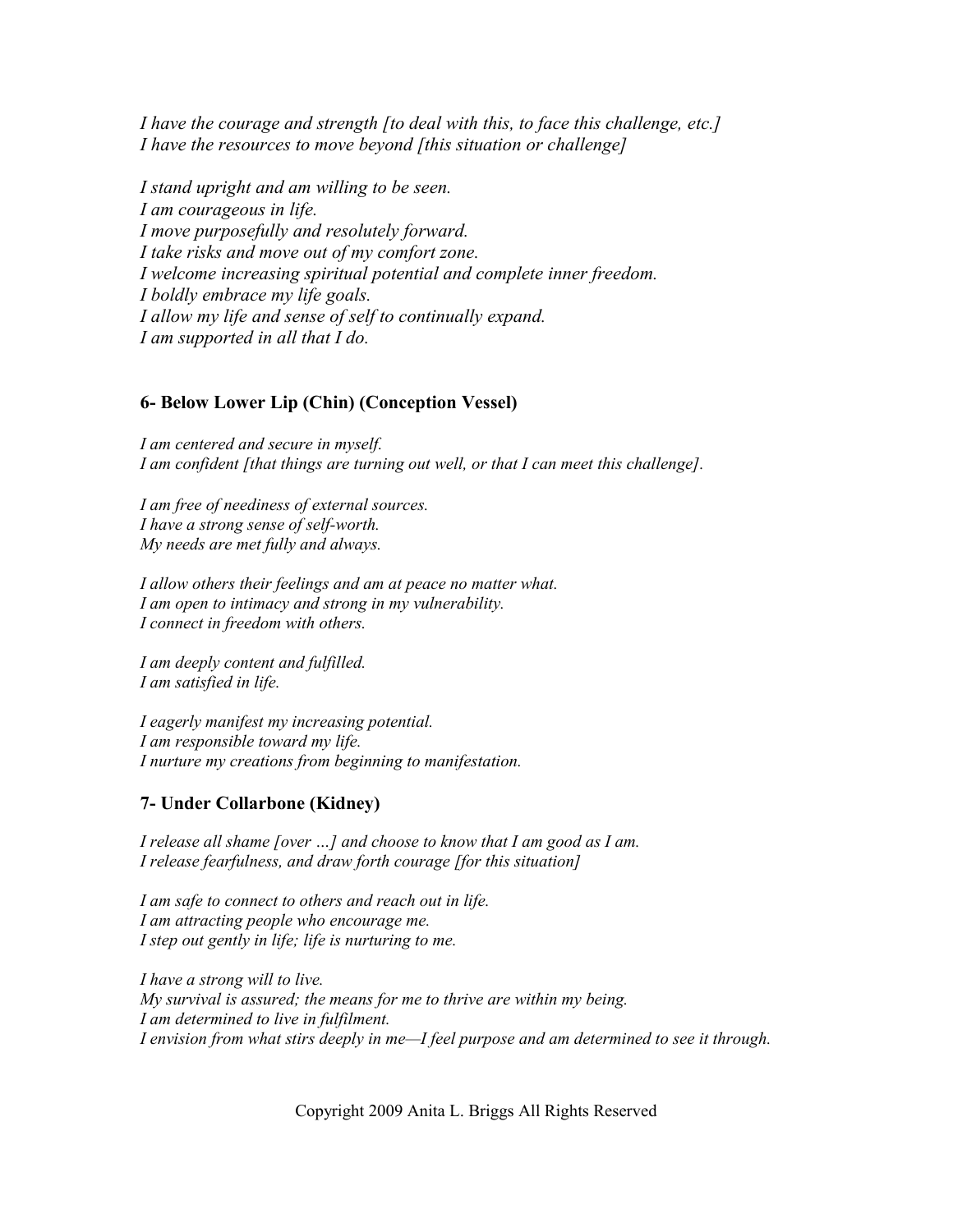## **8- Underarm (Spleen)**

*I release my concern over [what they think] I release feeling scattered and wrong [over this situation] I release my need to have others be okay with me, and I find my center within. I release my need to look after others in order to be okay. I now release all unhealthy connections [to person, or to people in my life]. I unhook from all co-dependencies with others. I release my need to be and do for others. I release my need to concern myself with others while ignoring myself. I defend my needs and practice self-care. I am compassionate toward myself. I am balanced and in harmony with myself no matter what happens in my life. I easily assimilate input from life, taking in only what is good for me. I am sympathetic to others and to myself. I have clear healthy boundaries of self-respect. I choose deliberately what I will allow into my personal life. I release all distracting thoughts, and can now concentrate and focus easily. I now attract people who are respectful toward me.*

## **9- Thumb Tip-Outside (Lung)**

*I release my grief over [this situation]; I now choose life. I am learning from [this situation] and letting it go now. I am now deriving meaning from [this situation]; it has served me well and I release it with love. I release my disconnection from life, and choose to connect and be engaged now.*

*I have faith that [this issue will be resolved]. I embrace continual change in life; I no longer identify with anything external to me. I no longer need [this thing, person, situation] to remain, as I draw forth the essence of the experience. I identify only with the eternal in me and in life. I breathe in pure light from the heavens, and surrender to change on each outbreath.*

## **10-Index Tip-Side nearest thumb (Large Intestine)**

*I release all non-serving situations from my life now. I release all resistance to change or need to control change, or I release all resistance to [this changing situation]. I release all hooks and identification [to this situation], I am able to let go of things easily. I surrender to the cycles of life. I bring great movement into all pockets of stagnation in my life. I am now free to bring closure to things that are done, making room for new to enter my life. I love all my completions. I embrace change.*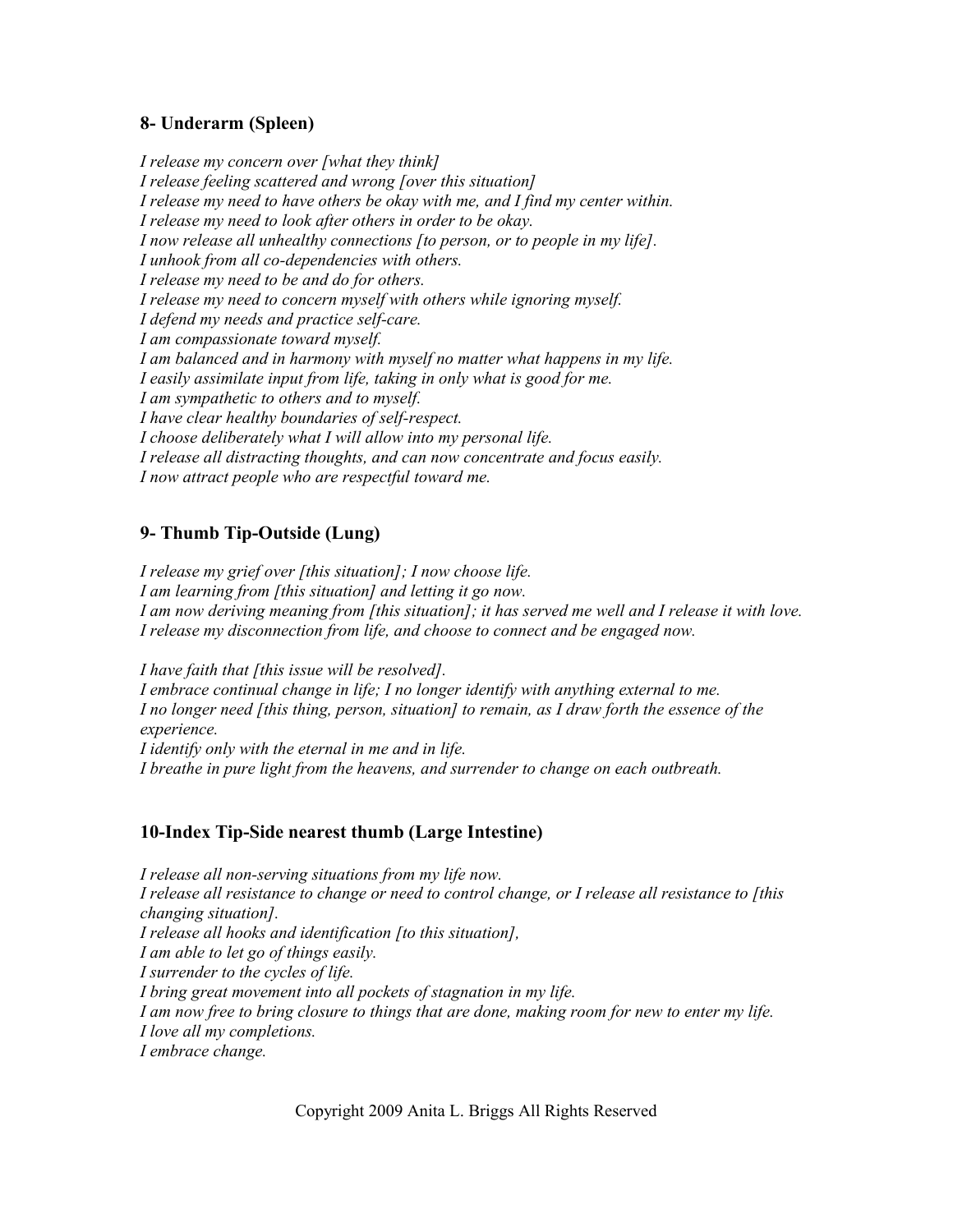## **11- Middle Finger Tip (Pericardium)**

*I am protective of my heart by not taking things personally. I release anxiety over being hurt, as I see with innocence, compassion, and truth. I am clear on the needs of my heart. I hear all true desires of the heart, and support their fulfilment. My choices are clear—I pursue only true desires of the heart.*

## **12- Little Finger Tip–Inside (Heart)**

*I release past heartache and grief [over situation, or with person]. I no longer over commit myself [with person, or in this situation]. I can now [do this, or see this person or situation] with love.*

*I release fear of relating to the world; I choose to cultivate new habits of openness. I am genuinely interested in people now.*

*I have compassion for others, without losing myself. I have compassion for myself, and breathe love into all that I am. I am enjoying an increasing sense of wholeness and harmony in myself. I have healthy connections to others and to life that reflects my wholeness.*

*I am able to appreciate myself, my life, and all my relationships. I take time to appreciate the beauty in life. I am joyful and appreciative of life.*

## **13 – Karate chop (Crease point when you make a fist) (Small Intestine)**

 *I release all my habitual patterns of self-doubt and indecision; I am now decisive about [this situation].*

*I am competent to meet my life with inner trust and peace. My mind is clear; I know what is for my highest good [in this situation] I am decisive and confident in my choices. There is no wrong choice; there is learning to be had from all paths taken. I now align to a higher will and know that I am guided in all my choices. I can discern the important learning and the essence of [this situation].*

## **14- Gamut Point (Triple Warmer)**

*I release my anxiety over [this situation], and now choose to know that I am safe no matter what. I am calm and balanced [over this situation]; nothing can threaten me.*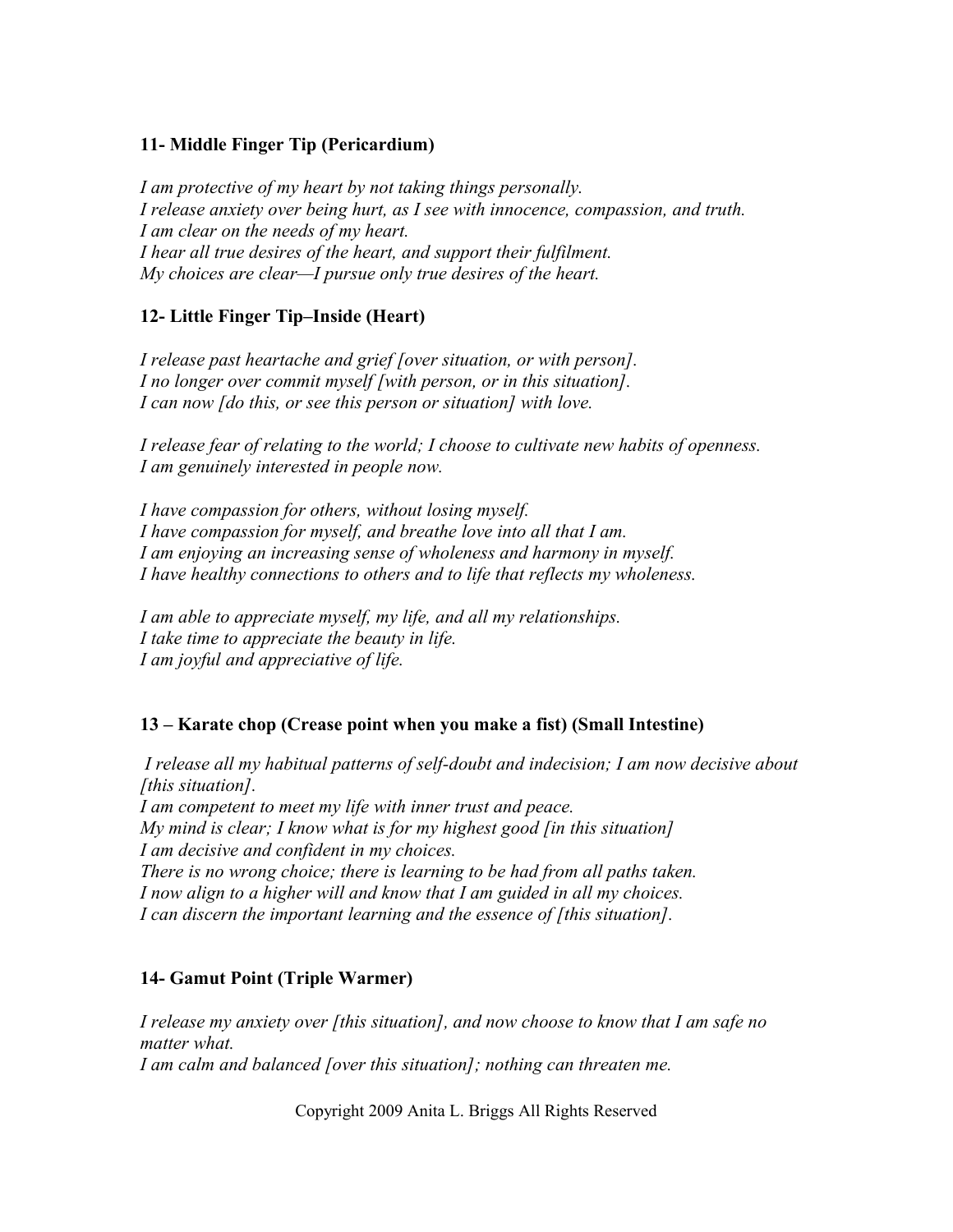*I release my need to scan the outside, and now find safety within, knowing I am in God's guardianship.*

*I am centered and connected to an inner strength at all times. I am in perfect harmony with all of life. A feel genuine warmth toward others, and see our similarities and commonalities. I am a rock of inner peace and equanimity*.

## *Tapping Routine for Meridians and Strangeflows*

The tapping routine that combines MBBT activation of both meridians and strangeflows is a protocol that stimulates all the vessels and meridians based on acupuncture theory. Several are confluent points for many channels. This 10-point protocol was designed for quicker activation. It moves from the face to the body and back up to the face. The importance of head points should be emphasized—both healthy feeling and thinking occur in the activated brain, which is the Higher Self of the body.

A set of points, the Kidney chest points, has been added to support those who feel depleted in the spirit. This likely applies to most of humanity, and a so additional coding to support the meaning of these points has been added. If you are an acupuncturist or use acupressure for emotional release, you will likely have used these wonderful Kidney spirit points in your practice. But with this MBBT/IMT activated routine, the healing and awakening effects will be far greater than before. I use these tapping points often when I do Rapid Eye Therapy for clients who feel lost, hopeless or depressed. I am always amazed at how the energy in the eyes will often instantly clear upon tapping of these points. They are very handy to have encoded and can be used on their own at any time when you need hope, reconnection to spirit, spirit nourishment, or general positivity. They are particularly beneficial to shift out of a depressed state.

Please note that all points have been coded specifically to heighten particular awareness and energies, so the tapping routine goes well beyond any acupressure benefits that might be present. While you can teach the routine to friends, understand that they will not get the same effect from doing the routine as you are getting from it with the MBBT activations.

It is recommended that you do this routine morning, noon, and evening, as a constitutional treatment. If you are doing it on its own, then it is recommended that you do it twice in a row, and end with the AB pose after the  $2<sup>nd</sup>$  round of tapping. Breathe deeply for a few breath cycles while holding the AB pose, and welcome deep peace into every cell of your body.

The routine is a great energizer and wakes up the whole system of energy flows, and will bring you to an increasing acceptance and understanding of where you are in life. You can repeat it whenever you are in an unwanted emotional or mental state, or are in need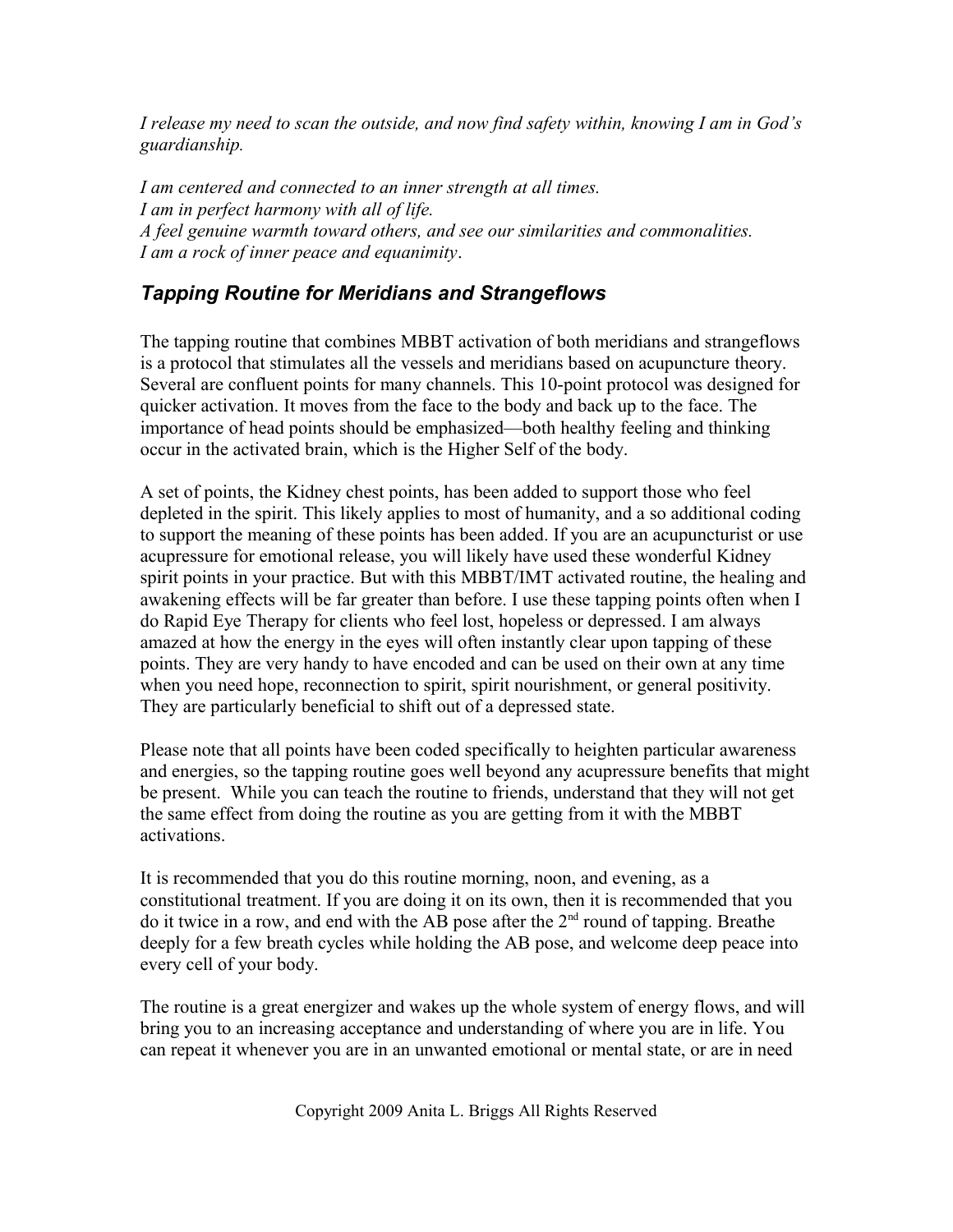of greater clarity. The routine triggers many activations that will clear deeply, and restore energy balance in your meridians and strangeflows, making it increasingly difficult to hold negative thoughts or emotions.



- 1. Top of Head (Du 20) **Governing or** *Du* **Vessel -** "*Hundred Meetings*" is the point of maximum potential of energy and the convergence of all the Yang channels. It is called 'hundred meetings' because it is said to be the doorway to our ancestors. UB, GB, TW, Liv
- 2. Corner of both eyes (UB 1) **Stepping Vessels** "*Containing Tears*", where Stepping Vessels link up. The crossover point gives us the Ego Principle. Connects with UB, SI, St
- 3. Upper lip crease (Du 26) **Du Vessel** (backbone of our being)
- 4. Lower lip (chin) (Ren 24) **Conception or** *Ren* **Vessel** -- used in mental disturbances, and relates to our manifestation abilities. Connects with Du, LI, St.
- 5. Thymus (in line with nipples) (Ren 17) As an acupuncture point, Ren-17 is important to tonify and strengthen gathering qi. It calms and opens the mind. This point impacts the following directly: Per, Du, Sp, K, SI, TW, Lu
- 6. Upper stomach, 1 inch out from midline of the body, about  $3\frac{1}{2}$  inches down from the xiphoid process (K 21) **Penetrating Vessel** - "*Door of Darkness*", where the Penetrating Vessel leaves the superficial pathway and disperses and penetrates deeply into the chest and stomach areas.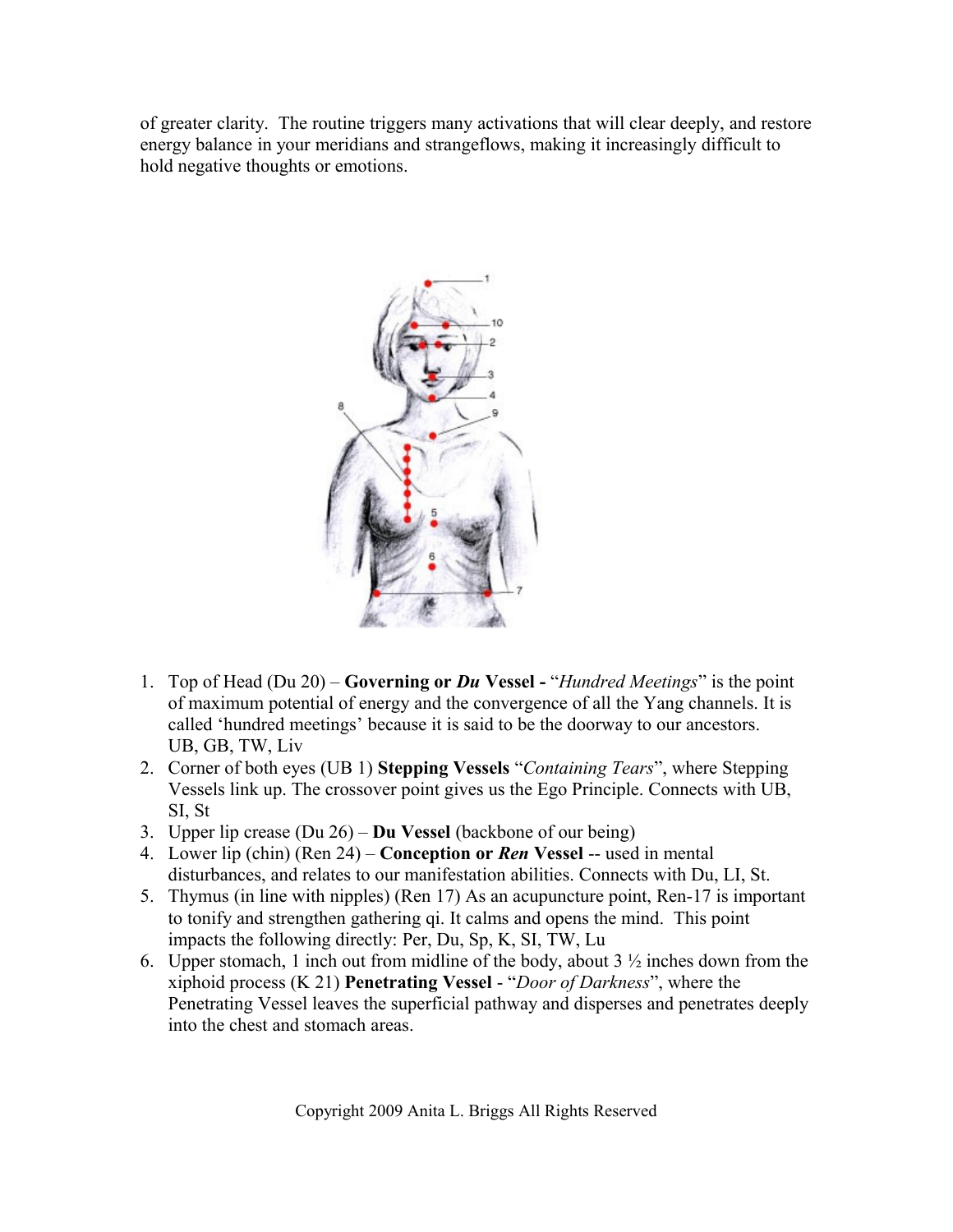- 7. Bottom of ribs (near waist) (Liv 13) **Belt Vessel** "*Completion Gate*" Gathering point and harmonizer for the Yin channels. Harmonizes Liv, Sp and GB channels, and regulates qi of St channel in the legs.
- 8. About 2 in from midline of body, going up the chest to under the collarbone (K 20- 27) **Spirit points**\* (see below)
- 9. Hollow at base of the neck (Ren 22) **Yin Linking Vessel** "*Heaven Projection*"
- 10. Forehead points 1 inch above the eyebrows, mid eyebrow (GB 14) **Yang Linking Vessel** (Connects with GB, TW, LI, St channels).
- 11. AB Pose little fingers on  $3<sup>rd</sup>$  eye, thumbs above ears, and other fingers spread out at the hairline. Breathe deeply and slowly for a few breath cycles, while focusing on your being in God.

*\** These are optional **Spirit points** on the chest that serve the functions listed below. They may be tapped quickly upward from K20 to K27. Special activations have been coded into these tapping points, beyond activation of meridians and strangeflows. Tapping these points will help to reconnect you to your Higher Self and give you a boost of spiritual nourishment and new hope.

K 20: "*Through the Valley*" to move out of fear or feeling trapped into connection with spirit and a sense of hope and new possibility

K 21: "*Dark Gate*" to move from darkness and negativity into spirit light, positivity and hope

K 22: "*Walking on the Veranda*" from lack of a sense of protection toward feeling safe to walk freely in life

K 23: "*Spirit Seal*" from lack of connection with one's identity and self toward greater sense of self and sense of being in 'high spirit'

K 24: "*Spirit Burial Ground*" from depression, depleted spirit, loss of sense of self, to feeling uplifted, hopeful and a return of a sense of self

K 25: " *Spirit Storehouse*" for spiritual nourishment

K 26: "*Amidst Elegance*" moving toward a sense of beauty, grace, and self-respect, and self-discovery!

K 27: "*Storehouse*" moving from a depleted spirit toward a rejuvenated and invigorated spirit

# *Suggested Affirmations for each point*

Below are some affirmations that you may want to use along with the tapping. Choose one or two that best resonates with you. You can also say several, while holding each point. Be sure to FEEL things as you do this, as feeling will help you to anchor the shifts in your body.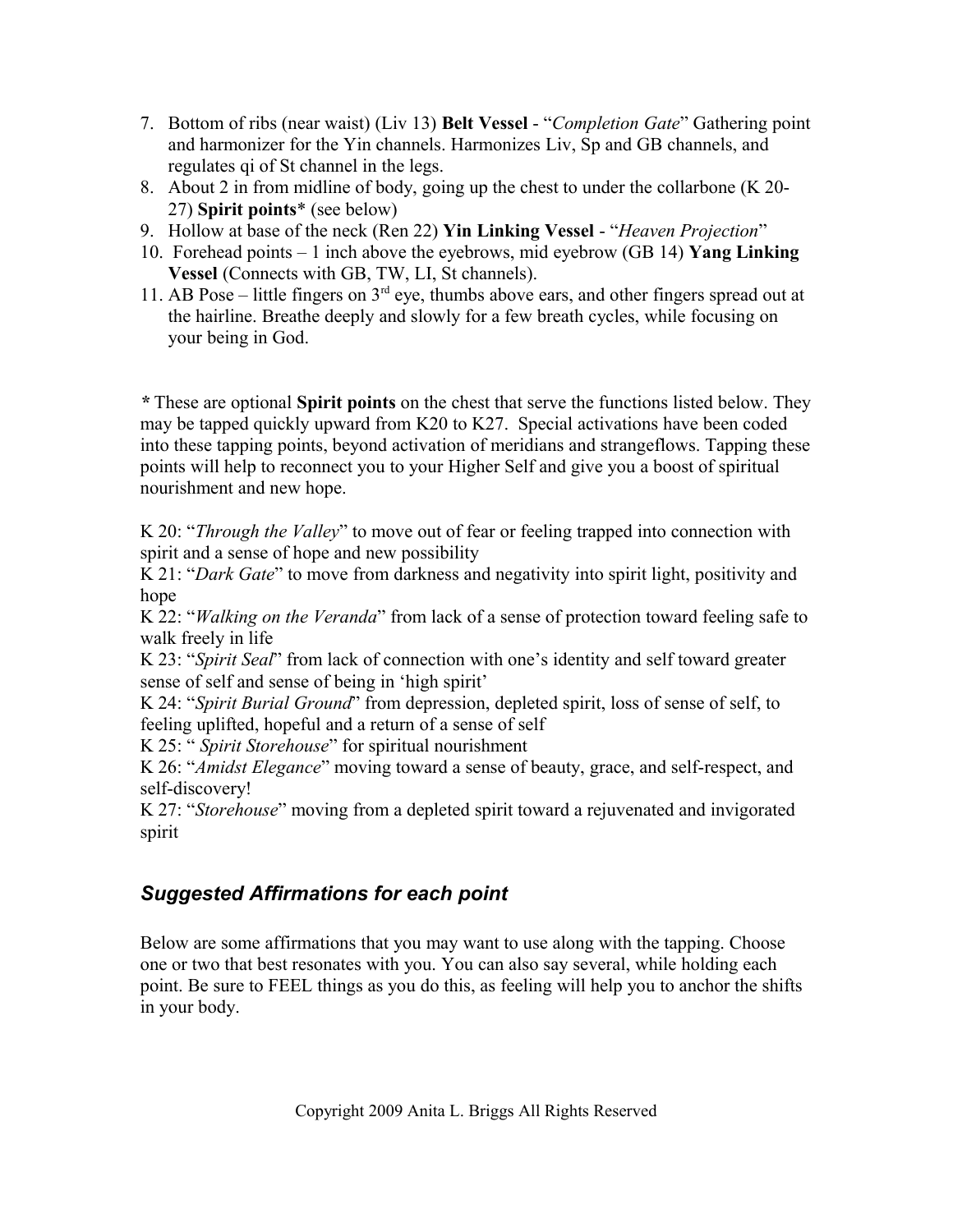Again, the affirmations listed below have all been enhanced with the **Affirmation Enhancer Tool**, and therefore will cause clearing and activations to take place within your energy fields. Each time you use them, further clearing and activation will occur.

Each tapping point in the routine accentuates clearing of a particular meridian or strangeflow, and brings to greater clarity the underlying issues that may be causing disruption of energy. In particular, tapping on that point focuses on clearing the negative traits and activating the positive traits, emotions and capacities associated with the corresponding meridian or strangeflow, as listed in Tables 2 and 4. Over time, you will find limiting or destructive habits and thoughts begin to fall away, and more positive and supportive ones become accessible.

## **1. Top of head**

This point is added to all the routine, and accentuates Crown restoration/activation codes, so that you can bring in the higher dimensional frequencies with increasing ease.

*I align with my Higher Self. I am God being me. I am in this world but not of it. God is choosing to express in me. I welcome infinite potential and power to express in me.*

## **2. Corner of Eyes (Yin and Yang Stepping Vessels, UB)**

*I accept myself completely and deeply [in this situation] I accept [this situation or condition in my life] completely and deeply. I trust myself to do what is right [in this situation]. I bring honesty and truth [to this situation].* 

*I embrace and am content being me. I allow and acknowledge all my emotions. I express outwardly what is within me. I am valued and important to God and creation. I understand myself deeply. I trust myself to do what is right for me. I am honest and true to myself.*

## **3. Above Upper lip (Governing Vessel)**

*I am supported [with this situation, to move through this challenge]. I have the courage and strength [to deal with this, to face this challenge, etc.] I have the resources to move beyond [this situation or challenge]*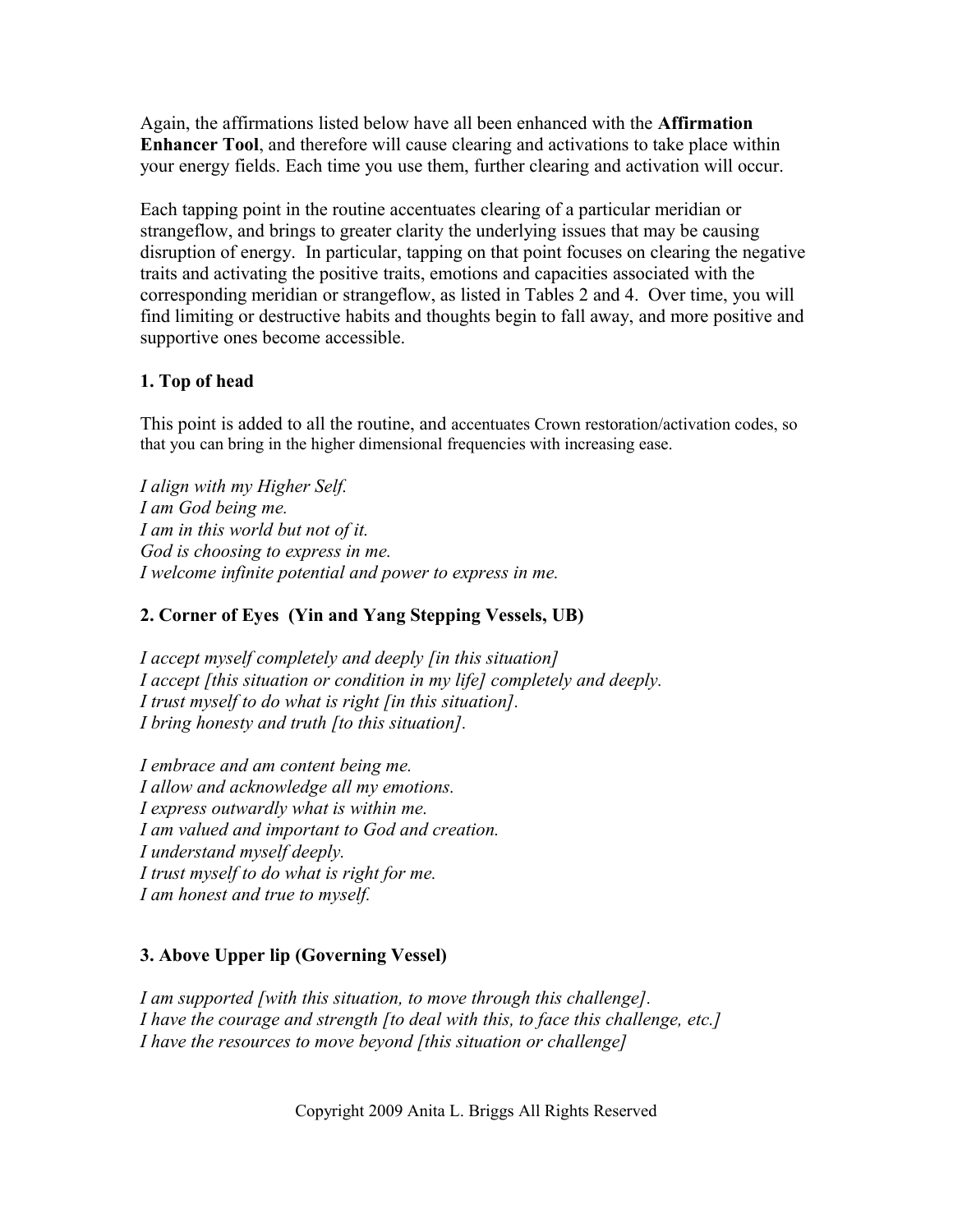*I stand upright and am willing to be seen. I am courageous in life. I move purposefully and resolutely forward. I take risks and move out of my comfort zone. I welcome increasing spiritual potential and complete inner freedom. I boldly embrace my life goals. I allow my life and sense of self to continually expand. I am supported in all that I do.*

#### **4. Below Lower lip (Chin) (Conception Vessel, LI)**

*I am centered and secure in myself. I am confident [that things are turning out well, or that I can meet this challenge].*

*I am free of neediness of external sources. I have a strong sense of self-worth. My needs are met fully and always.*

*I allow others their feelings and am at peace no matter what. I am open to intimacy and strong in my vulnerability. I connect in freedom with others.*

*I am deeply content and fulfilled. I am satisfied in life.*

*I eagerly manifest my increasing potential. I am responsible toward my life. I nurture my creations from beginning to manifestation.*

#### **5. Thymus (coded to accentuate Ht, Per, SI, TW, Lu**)

*I approach [this situation] with love. I see my hurt self and [this person or situation] with innocent perception or I see [this situation] with innocent perception. I don't take [this situation] personally, as I see [person's hurt, fear, self-denial, etc.]*

*I love myself completely and deeply. I have compassion for all the players in my life. We are One Human Being. I am One with all of creation. Everyone is in me and everyone is a projection of my making.*

*All my past hurts are resolving in forgiveness and innocence.*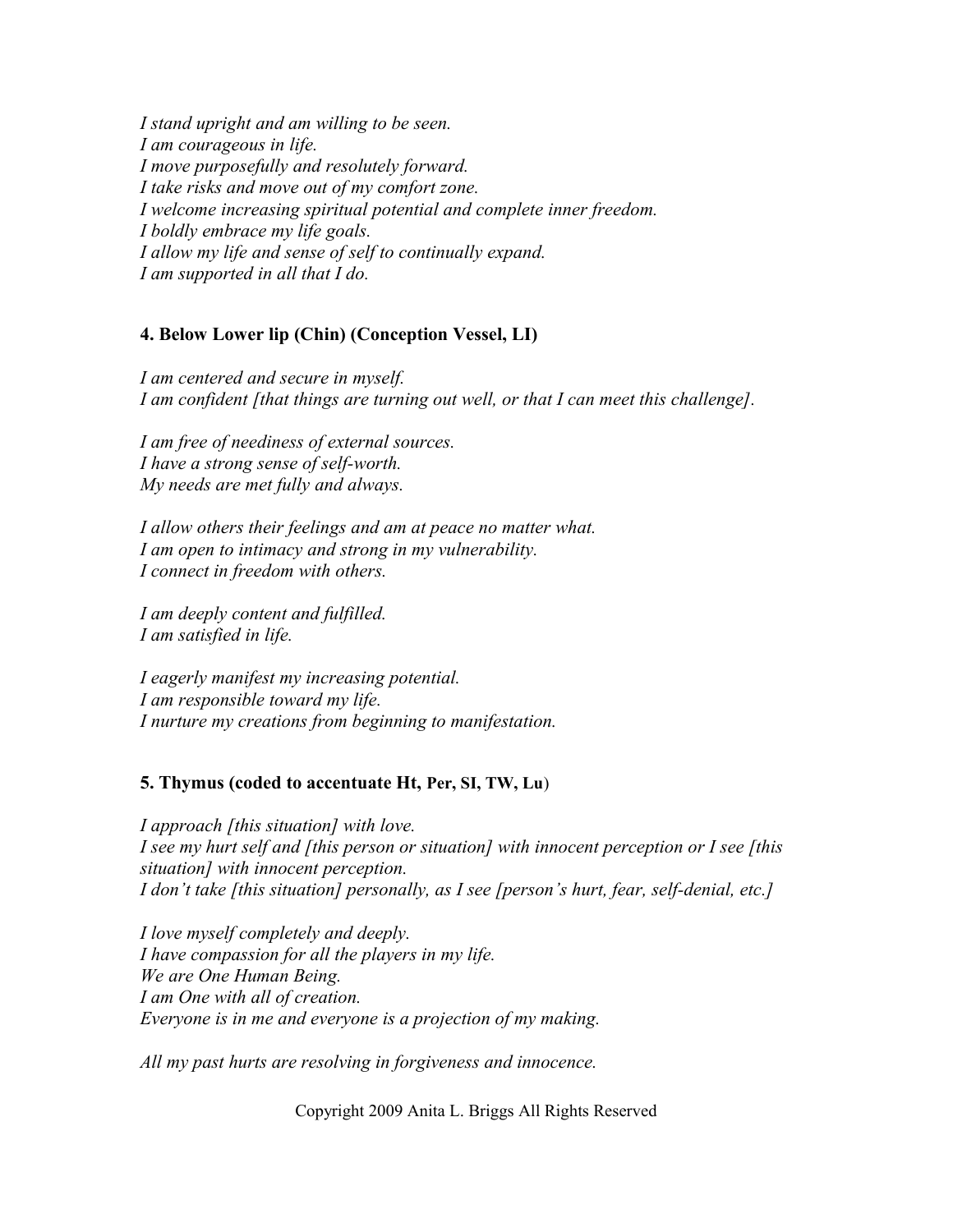*I release all grief and I am newly born to this moment. I am lightness of being. God welcomes me into this moment with love and cherishment. I choose to be at peace with all the players in my life now. I no longer see wrongdoing in others, but layers of hurt and self-denial. I cultivate equanimity. I choose people who support me fully in life.*

## **6. Upper Stomach (Penetrating Vessel)**

*I release unforgiveness [toward person, or over family situation] I release my resistance to [this genetic pattern or condition] I am an independent unit with infinite capacity to create new patterns for my life. I am free of all less-than-love genetic patterns and memory that are not for my highest good.*

*I embrace my heritage as a stepping-stone; I am unbounded by it. I forgive my ancestors and family of origin for believing in the many lies they upheld. I embrace the strivings within my ancestral line. I am at peace with my past. I love my family of origin and am fully emancipated from enmeshment with them. I am choosing this time and place for Life to express itself through me.*

## **7. Lowest Rib (Belt Vessel, Liv, Sp)**

*I release all my anger and resentment [over this situation] and welcome seeing this through the eyes of God. I release all bitterness and blame [toward this person, or from this situation]. I am now free to move on with my life.*

*I am unharmed by all the negative events I have experienced in my life. I embrace all my wounded inner children. They are innocent and good. With every breath, I take in God's love for my inner child. The creative intelligence that shaped my life is now healing my inner child. I am not my stories; I am eternal As soul being I value all my experiences in life. I accept all my experiences and learn to dwell deeper in my god self to heal each one. I love all my experiences for the journey of awakening they are providing.*

## **8. Kidney/Spirit Points**

*I release all [fear, hopelessness, despair, worry, etc.] [over this situation or condition].*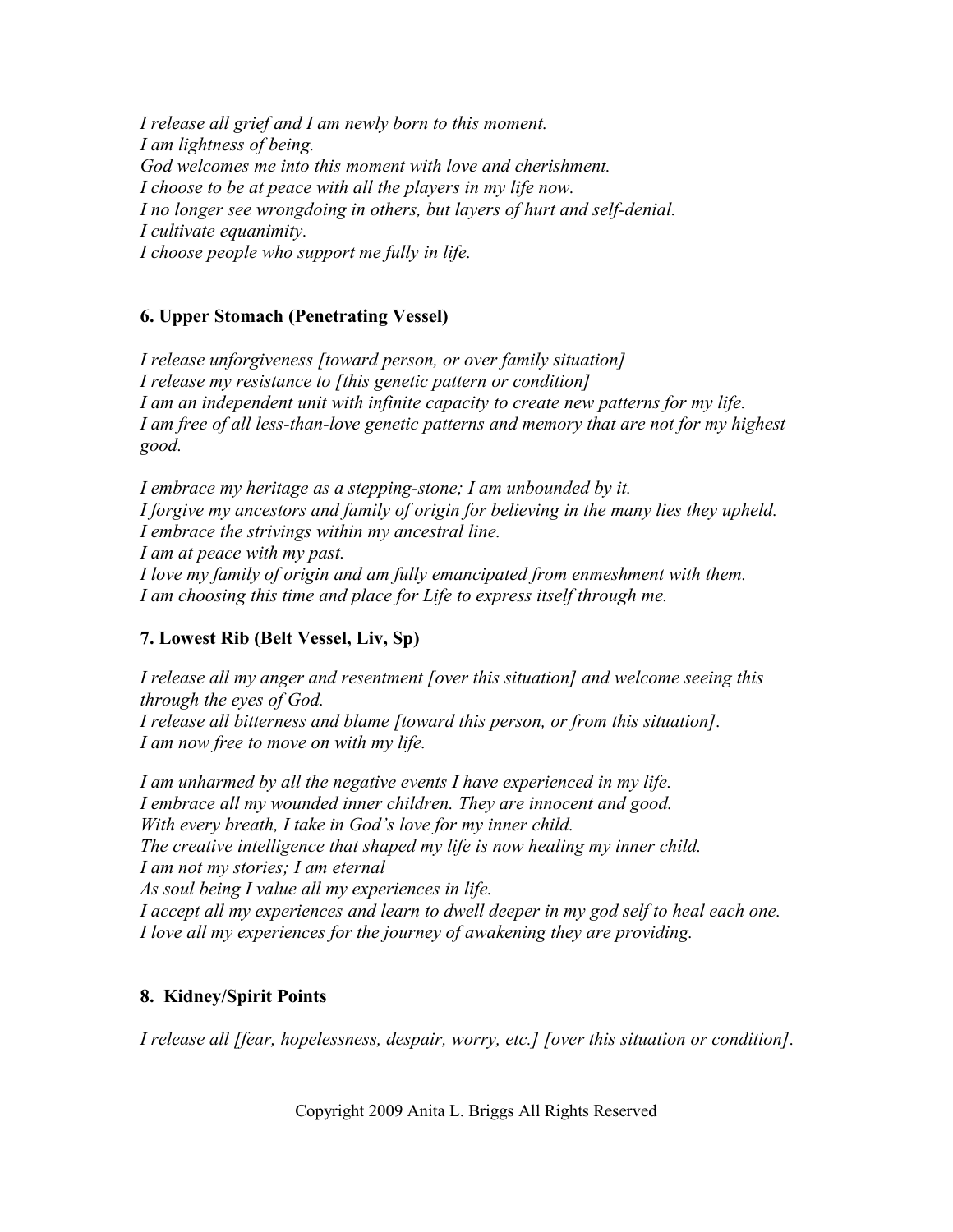*I release all fear, hopelessness, and despair in life. I release all darkness and heaviness within me. I am hopeful and sense infinite possibility.*

*I choose to know the Light. With every breath, I fill myself with spirit Light. I am reconnected to my Spirit Self and infused with aliveness. I feel the incredible lightness and excitement of being. I allow Life to express powerfully through me.*

*I value the NOW moment in which I dwell. I am free to create wonderful experiences in life through this present moment. I am generating excitement and seeing the wonderful becoming in everything around me.*

*I am safe and free to be myself. I am rejuvenated, invigorated, and in high spirit. I am supported and fulfilled. I am beauty and grace*

#### **1. Hollow of Neck (Yin Linking Vessel)**

*I am at peace over [situation of the past] I have faith that I am creating a positive future [regarding this situation]* 

*I am not my past; I am eternal. I am here and now, and deeply grateful for this moment. God has given me this moment of creation; it is blessed. I understand my life more and more deeply every day.*

*My future is this moment extended. My healthy choice in this moment determines my future of blessings. I am a worthy being and Life expresses in me at this moment.*

*My life is meaningful to my being. I am myself in life, and maintain healthy boundaries. I express from my inner core and am unconcerned about other's opinions of me. It is safe and good to be myself in life. I have internal integrity and strength to uphold the truth of my being.*

#### **10. Mid Forehead (Yang Linking Vessel, GB, St)**

*I release [this habit or behavior] that no longer serves my good, and surrender to a higher truth. I release [this illness] and surrender to a higher will. In surrender, I exercise my right to be healthy and whole.*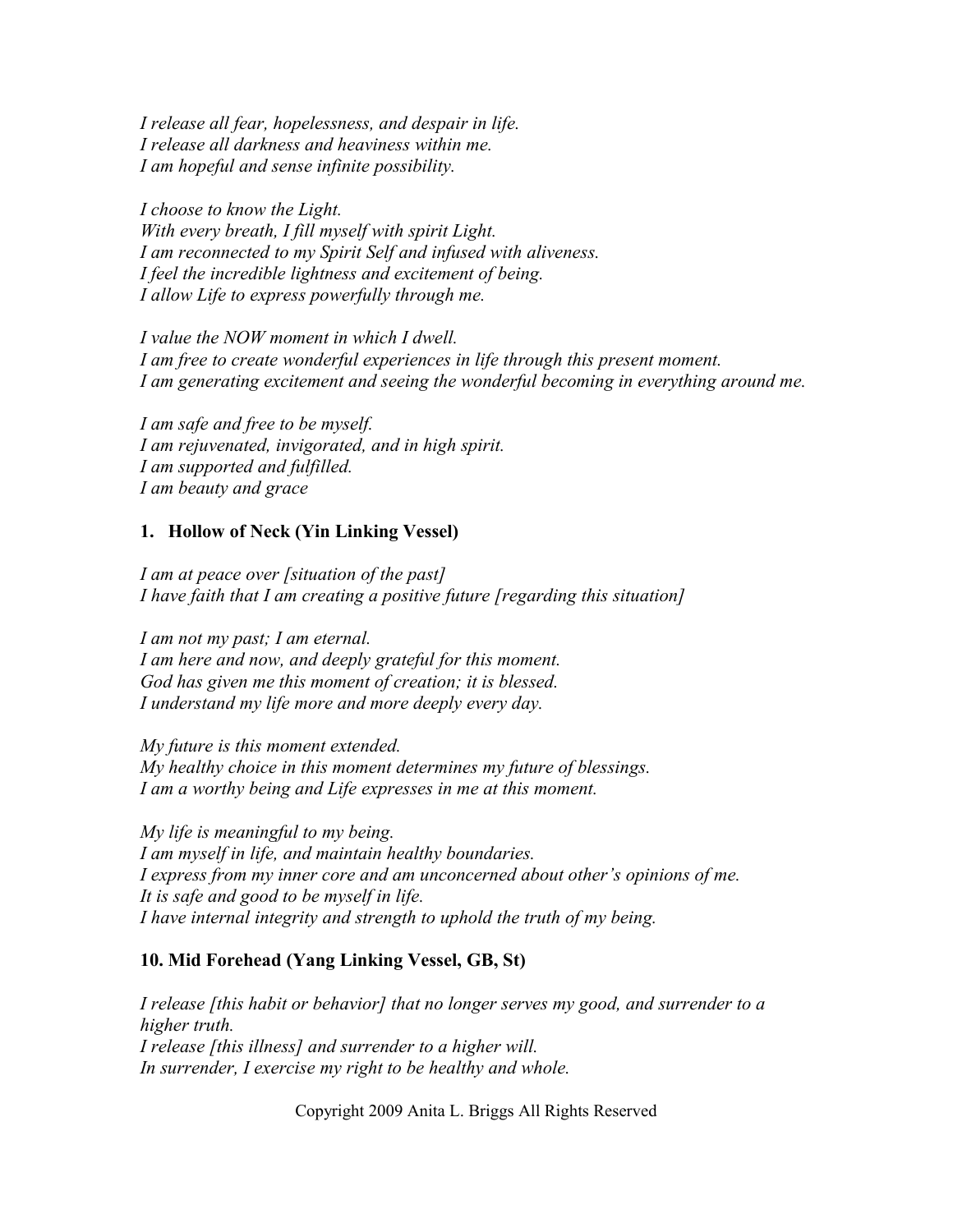*I am sovereign and master over my body and my life. I present outwardly what is within the core of my being; I am transparent. I am strong healthy boundaries and I consciously choose what I will allow into my life.*

### **11. Accelerated Breakthrough Pose**

*I am lightness of being. I am free and deeply at peace. I dwell in God. My whole being is in God. I am infinite being with infinite power. My actions are inspired and lead only to greater and better in life. I am raising my vibration as I dwell in Reality only I am embracing higher truths about myself. I see through the innocent eyes of God. My perceptions are blessings to all and powerfully creative in my life.*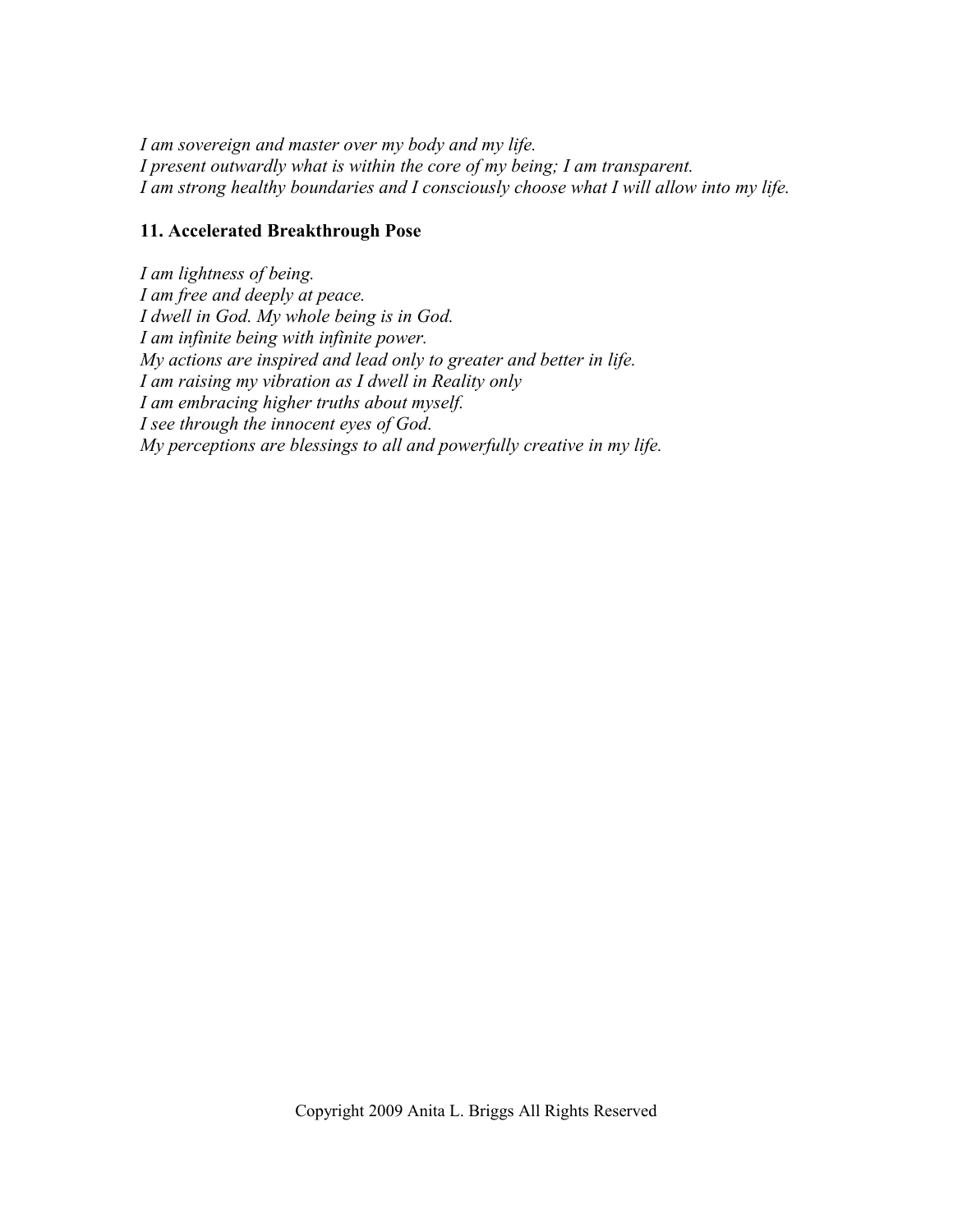# **Taping Routine for the All Dimensional Bodies**

In this tapping routine, each point corresponds to a dimensional body from topmost down to the physical. The top of the head point activates the Crown chakra as well as all the higher dimensional bodies

. This routine is very simple and best done with deliberate intention to align with your higher dimensional levels in order to bring them to expression in your body and life.



This tapping routine can also be done along with the affirmations corresponding to each of the body levels. In this case, you would tap about 10 times on each location, or simply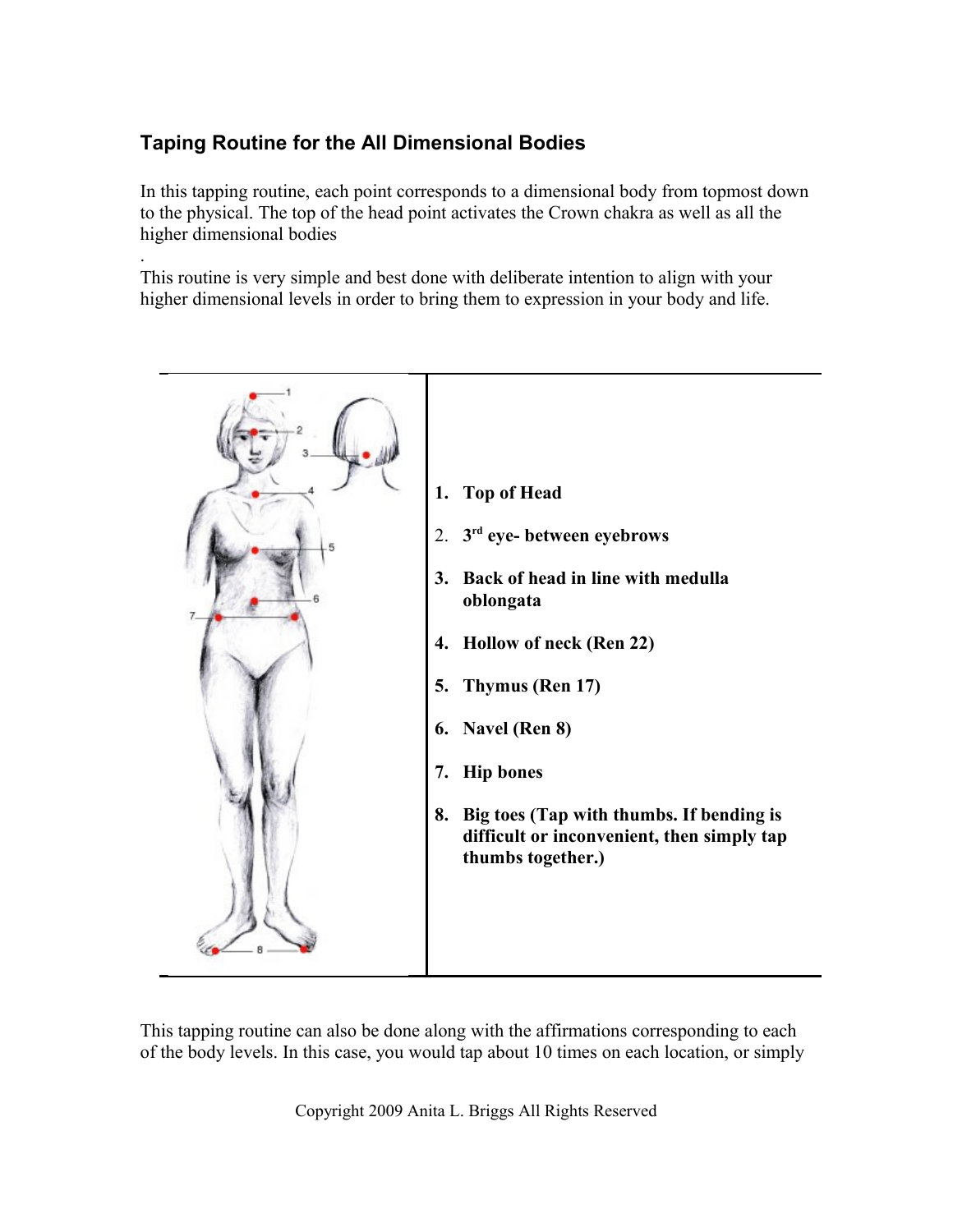hold the point, while stating the relevant affirmations. You can pause between tapping point in order to better feel and integrate the shifts from each step of the process.

All affirmations will trigger the **Affirmation Enhancer Tool**, and therefore will cause clearing and activations to take place within your energy fields. Each time you use them, further clearing and activation will occur. The **bolded affirmations** have been further enhanced to activate the corresponding dimensional body and accelerate the encodings contained in the image for that higher dimensional body.

## **1. Top of Head (Cosmic Gold)**

"**I am the Cosmic Sun, the center of all Life. My body is the Cosmic Body that includes all space and all beings."**

2. **3 rd eye- (Cosmic Violet)**

#### **"My body is made of rays of sunlight. Shafts of glowing golden inspiration fill me with vibrant joy"**

*I uphold truth and goodness in all that I do. I welcome the wisdom and inspiration of my Higher Self in every moment of life. I embrace infinity in my lofty visions for life. All my actions and thoughts reflect my deepest moral convictions.*

## 3. **Back of head** (bottom of medulla oblongata) - **(Cosmic Sapphire Blue)**

## **"My body is lightning, shooting in all directions as an endlessly expanding sun."**

*I embrace all experience and feel God deeply within it. Beauty, goodness, and truth express everywhere in the world around me. My positivity creates goodness and beauty around me. I radiate ever new joy throughout all dimensions of being.*

## **4. Hollow of neck (Cosmic Light Blue)**

## **"My body is made of clouds. Nothing can block or contain me."**

*I am balanced and harmonize spiritual and material realities. I am immune to negative energies— nothing can attack or threaten me. I am a cloud—invulnerable and imperturbable. My flexibility and ability to not take things personally is a great strength. I am continually expanding consciousness, increasing in self-awareness and capacity for creation.*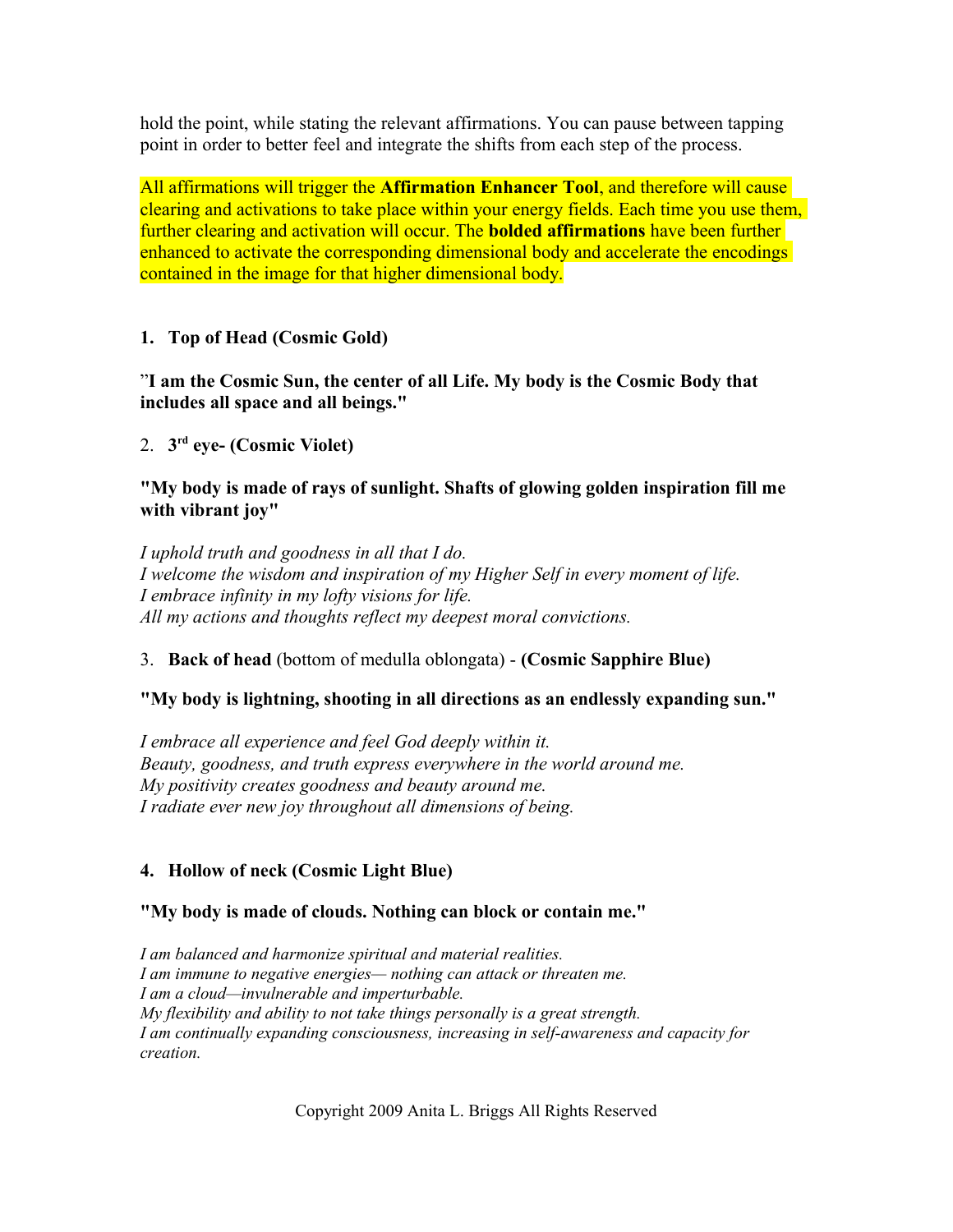*I have spiritual protection and safely express freely in life. I am able to assimilate greater levels of light into lower dimensions*

## **5. Thymus (Cosmic Green)**

**"The air we breathe connects us all so that we breathe as One. I am One with all other beings, all other beings are part of Me. I care for all beings in the same way that I care for myself, and I care for myself as I would want to care for all other beings!"**

*I dwell in Reality and cultivate what is eternal in life. I embrace higher Truths in my life and thereby continually raise my light quotient. I cultivate innocent perception that blesses what it sees. I have compassion for everyone, and clearly see Truth behind all illusion. Nothing is personal. I am love, quietly radiating my being in joy. The animating Life expressing in me expresses in all sentient beings. My sole desire is to dwell in God. I dwell in the Christ mind that partakes of this world but is not of it. I am not bounded by a finite world, but always dwell in eternality. I strive to deepen expression of my infinite nature. My capacity for compassion and love increases each day. Unconditional love continuously circulates throughout my cosmic Green body.*

## **6. Navel (Cosmic Yellow)**

## **"Blazing yellow flame suffuses my body with the radiant warmth of the sun"**

*I have clear vision and increasing strength to bring potential to expression in life. My DNA system lights up with infinite codes for new creation from my Higher Self. All my thoughts and beliefs uphold the infinite nature of my being and my essence as love.*

*My mental body is strong and sound, functions perfectly, and supports my continual evolution.*

*Unconditional love continuously circulates throughout my mental body.*

*I am grounded and firmly rooted as a spiritual being. Interdimensional frequencies permeate my being. I align exclusively with my Higher Self. I cultivate a love of Truth. I am increasingly a pure expression of the divine. I have inner strength and courage to embrace my destiny and purpose. I perceive my life as a reflection of my inner world.*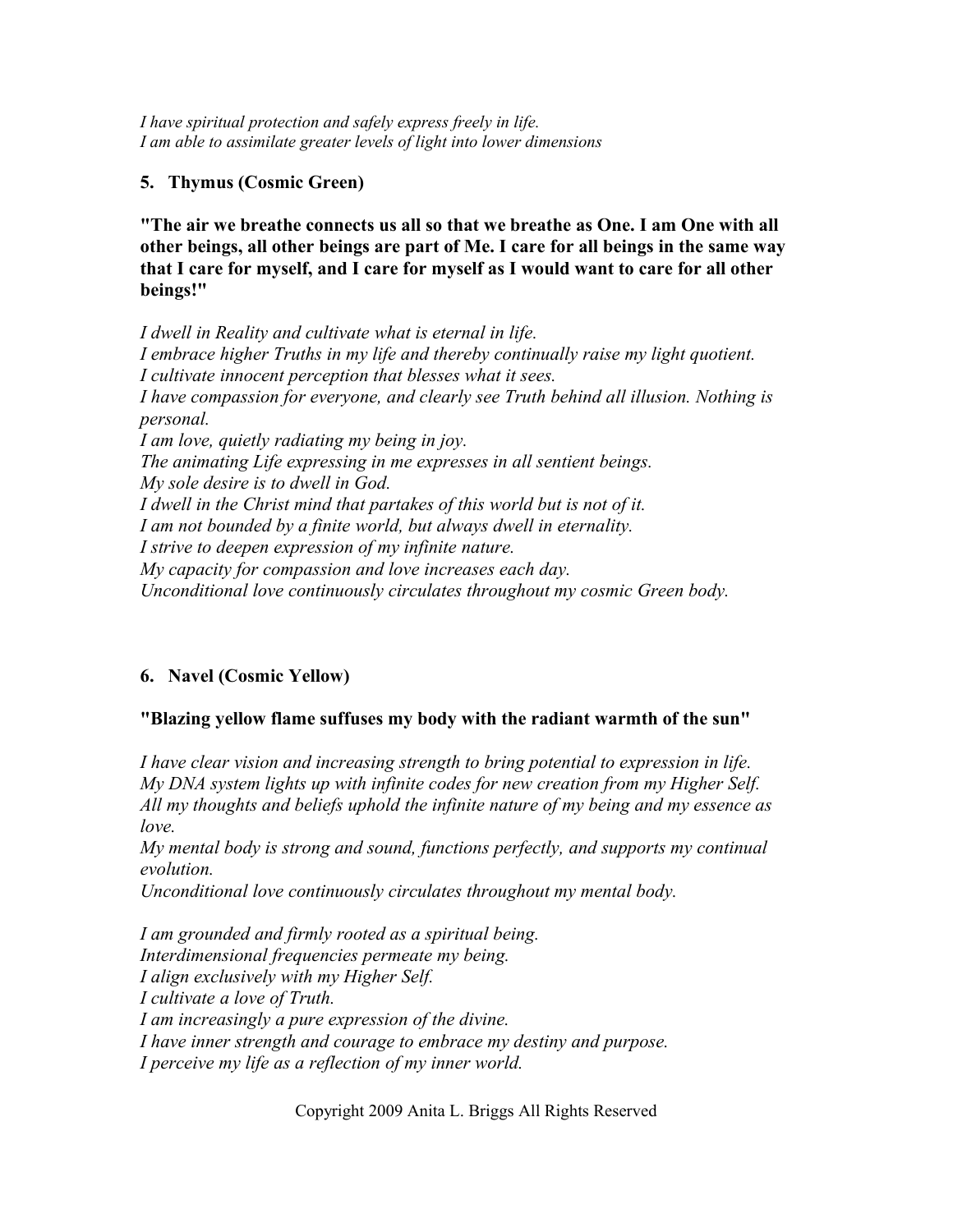*I direct outer life exclusively from my inner being. I am 100% accountable and responsible for my life. I maintain integrity of being at all times.*

## **7. Hip bones (Cosmic Orange)**

## **"My shining body pulses with liquid light, glowing brighter and brighter!"**

*I am joyful and radiate positivity in all areas of my life. I have great excitement and exuberance for life. My capacity for life increases daily. I am confident and sure of myself. I am here to explore the many possibilities for experience that are open to me.*

*Great life force energy animates my body Light and Life renew and revitalize me with every breath that I take. I welcome all my emotions and enlighten them with the clarity of Truth. My personality is grounded in a larger sense of Self.*

*My energy body is strong, healthy, vibrantly alive, functions perfectly and supports my wellbeing on all levels. Unconditional love continuously circulates throughout my energy body.*

## **8. Big toes or thumbs (Cosmic Red)**

## **"My free-flowing blood builds new body tissue like fresh lava flows become new earth"**

*I now access the perfect spiritual pattern for wholeness and vibrant health in my [body part or system]*

*My physical body is strong, healthy, vibrantly alive, functions perfectly and supports my wellbeing on all levels.*

*The energy of unconditional love continuously circulates throughout my physical body. (*Take a few moments to feel this, and you can direct the flow by focusing on specific parts of the body if you wish*.)*

*My physical body radiates love and is aligned with my multi-dimensional heart.*

*I maintain awareness in my body at all times.*

*I am grounding my being that it may partake of creation on earth. The kingdom of God is within me; let it flow forth into expression.[ii](#page-26-1) My body evolves to greater beauty and vitality as I seek the truth of being. I hear the desires of my blood and have ample life force energy to fulfill them.*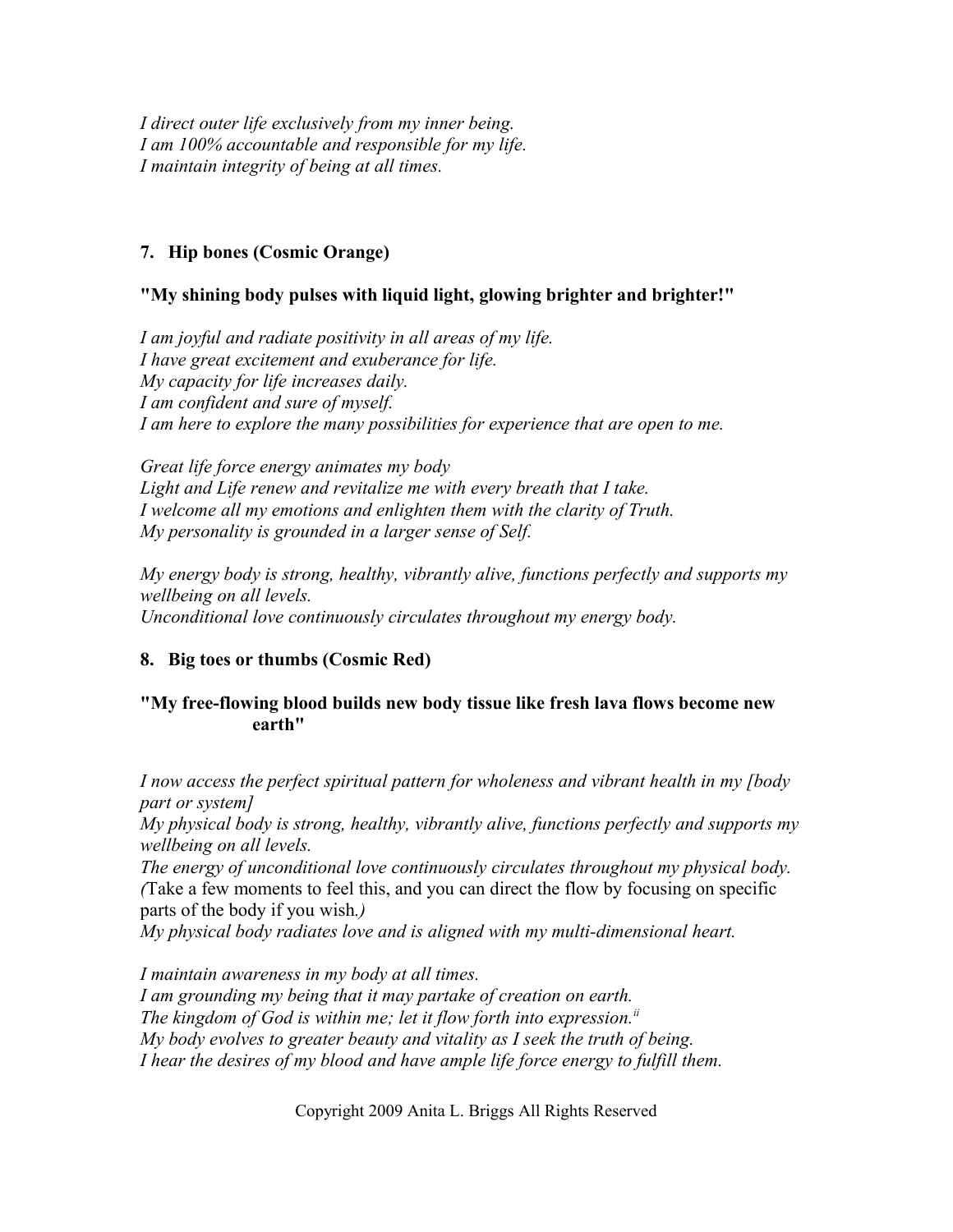*The joy of living and creating shines forth in my healthy body.*